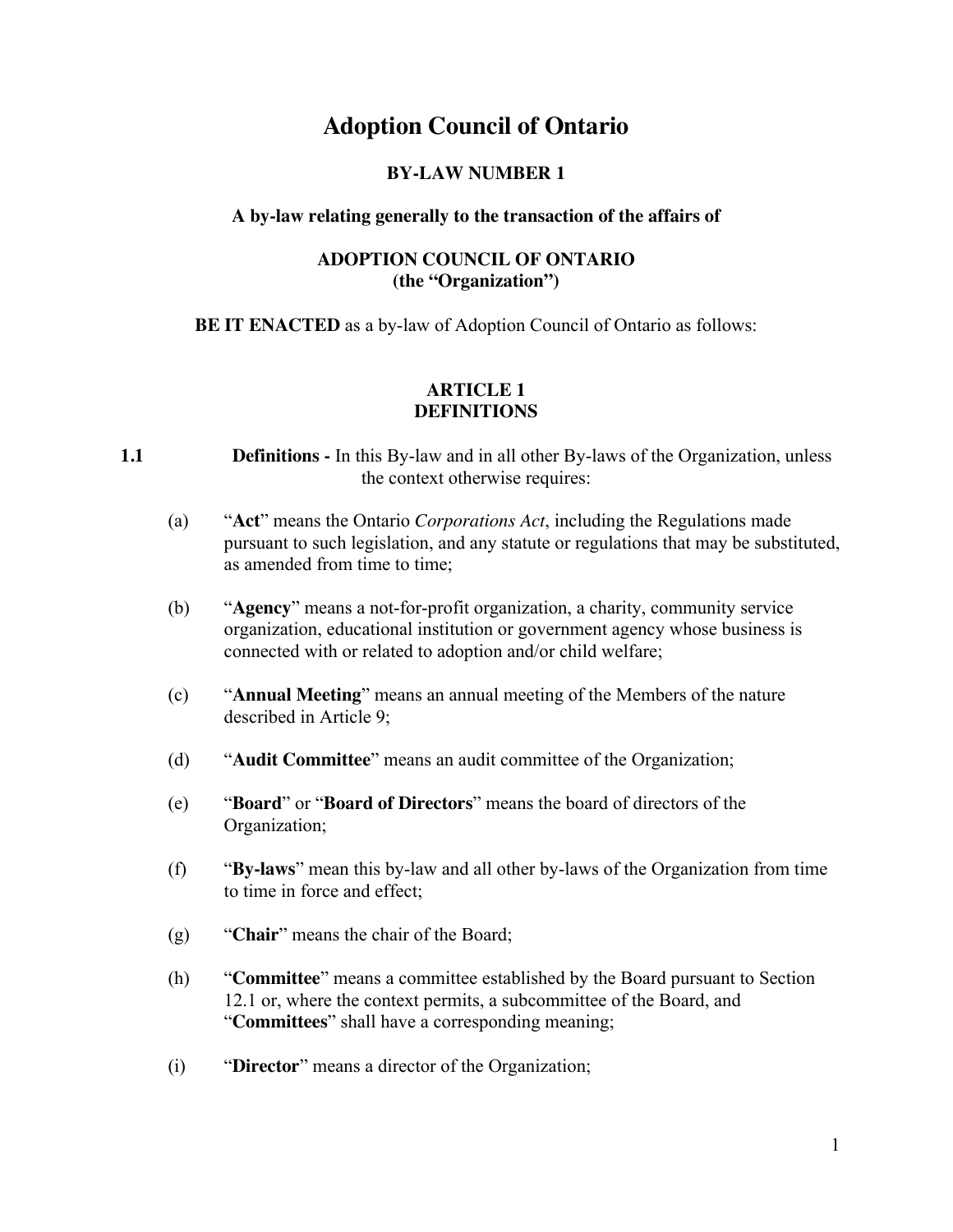- (j) "**Dues**" has the meaning given to such term in Section 4.2;
- (k) "**Executive Director**" means the executive director of the Corporation;
- (l) "**Members**" means those persons referred to in Section 4.1, and "**Member**" shall have a corresponding meaning;
- (m) "**Officer**" means an officer of the Organization, and "**Officers**" shall have a corresponding meaning;
- (n) "**Organization**" means Adoption Council of Ontario, a Ontario corporation without share capital;
- (o) "**Special Resolution**" means a resolution passed by a majority of not less than two-thirds of the votes cast on that resolution; and
- (p) **"Secretary**" means the secretary of the Organization.
- **1.2 Interpretation** In these By-laws and in all other By-laws hereafter passed, unless the context otherwise requires, words importing the singular number or the masculine gender shall include the plural number or the feminine gender, as the case may be, and *vice versa*, and references to persons shall include individuals, firms and corporations. The division of these By-laws into Articles and Sections and the insertion of headings are for convenience of reference only and shall not affect the construction or interpretation hereof. Whenever the words "**include**", "**includes**" or "**including**" are used in these By-laws and in all other By-laws hereafter passed, unless the context otherwise requires, such words shall be deemed in each instance to be followed by the words "without limitation."

# **ARTICLE 2 NAME**

**2.1** Name - The name of the Organization is the Adoption Council of Ontario.

# **ARTICLE 3 HEAD OFFICE**

**3.1 Head Office** - Until changed in accordance with the Act, the head office of the Organization shall be in the Province of Ontario.

# **ARTICLE 4 MEMBERSHIP**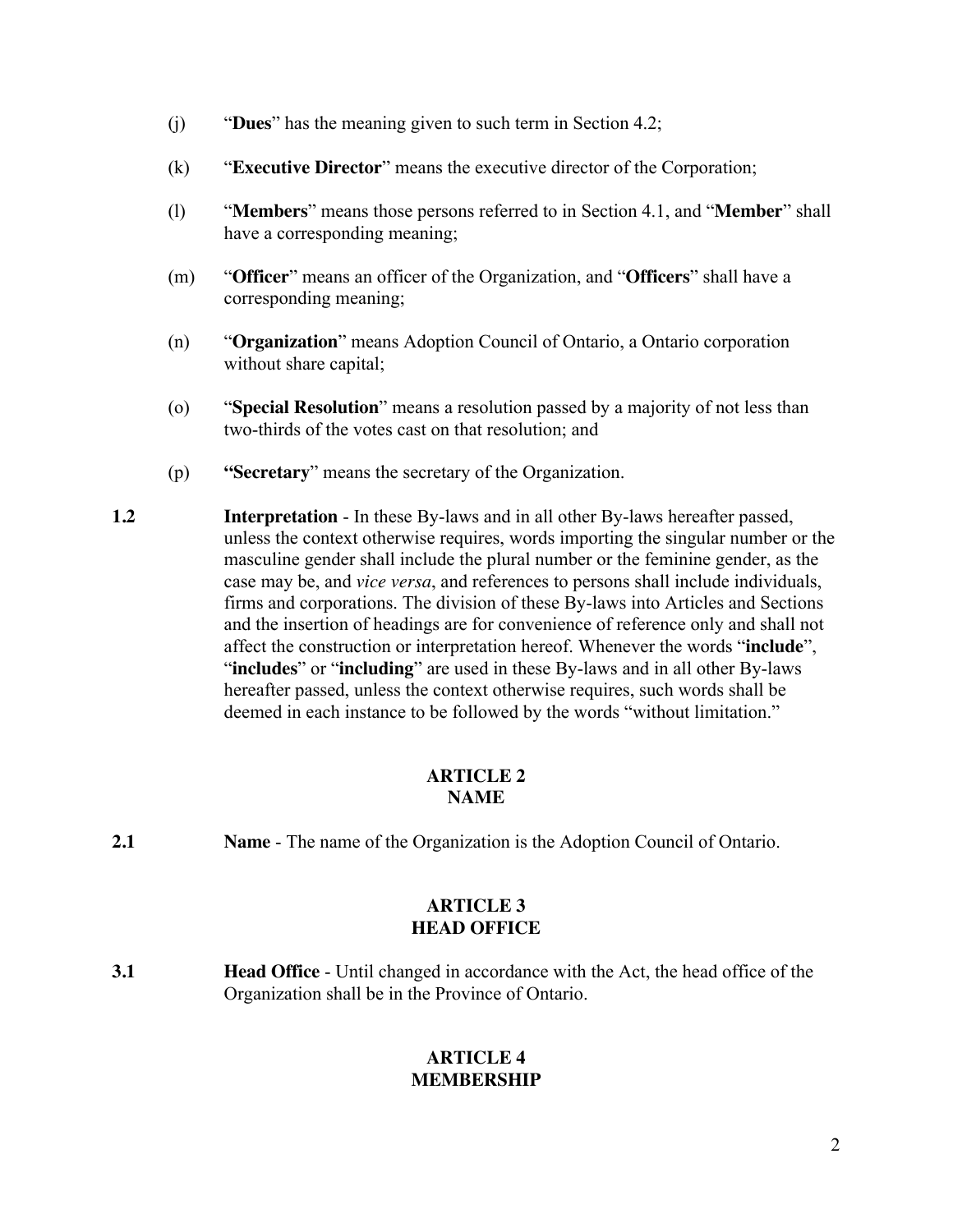- **4.1 Members -** Membership in the ACO shall consist of individuals and other persons interested in furthering the ACO's purposes and who have applied for and been accepted into membership in the ACO by resolution of the Board or in such other manner as may be determined by the Board. A member may be an individual or an organization. An "organization" may be an association, agency, corporation or other entity.
	- (a) Each Member of the ACO shall be entitled to one vote at every Annual or Special Meeting of the Members. For greater certainty, if a Member is an organization, such Member shall have only one vote and only one individual from the organization shall be recognized as the representative of the Member with the right to act on behalf of the Member.
	- (b) It is a condition of membership that the Member or applicant for membership ("Applicant") adhere to the values and principles set forth in the Mission Statement and Values Statement of the Adoption Council of Ontario, as stated on its website and as amended from time to time by the Board.
	- (c) An Applicant is not entitled to become a Member, or if a Member, is not entitled to vote at any Annual, Special, or General meeting of the Organization if the Board, acting in good faith, determines that the Applicant or Member fails to support the Adoption Council of Ontario's Mission and Values Statements as set forth on its website, or the Applicant or Member has been convicted of an offence under the *Criminal Code*, or under the laws of any Canadian jurisdiction, respecting the safety or welfare of children.
- 4.1.2 Each Applicant shall be informed by the Secretary as to whether they have been admitted as a Member within a reasonable period of time.
- 4.1.3 Employees of the ACO may be Members of the ACO;
- 4.1.4 Individual Applicants shall have reached the age of majority.
- 4.1.5 Members may resign in writing which shall be effective from the date the resignation is received by the Board.
- 4.1.6 Membership is not transferable.
- **4.2 Dues -** Dues shall be payable by all Members in an amount or amounts as shall from time to time be fixed by a vote of the Board, which vote shall become effective only when confirmed by a vote of the Members at an annual or other general meeting. Subject to approval by the Members, the Board may resolve that no dues shall be payable as a condition of Membership.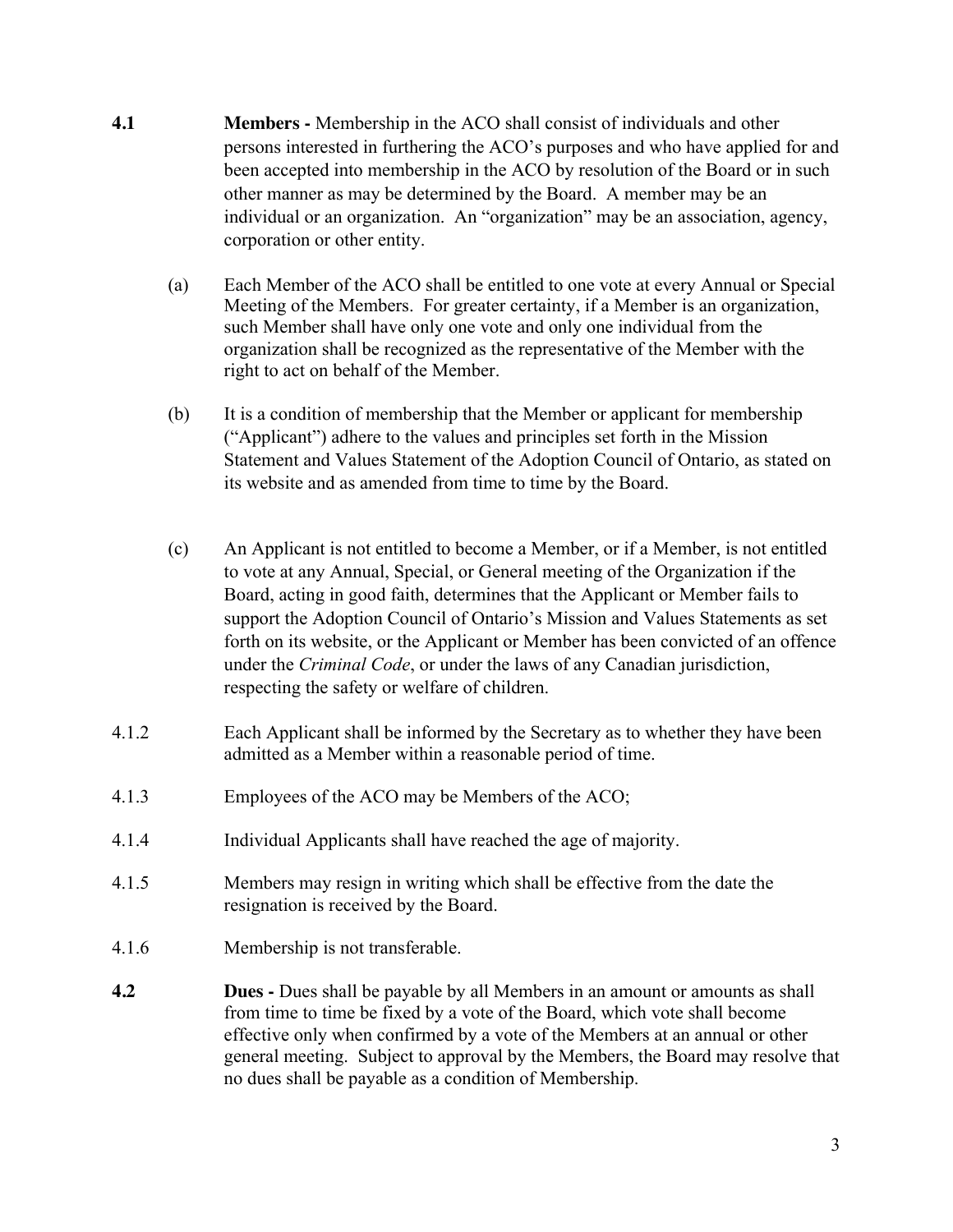## **4.3 Termination Of Membership**

4.3.1

- (a) Upon 15 days' written notice to a Member (given by personal delivery or registered mail), the Board may pass a resolution authorizing disciplinary action or the termination of membership for violating any provision of the By-laws or for any serious misconduct that affects the interests or welfare of the ACO.
- (b) The notice shall set out the reasons for the disciplinary action or termination of membership. The Member receiving the notice shall be entitled to give the Board a written submission opposing the disciplinary action or termination of membership not less than 5 days before the end of the 15-day period. The Board shall consider the written submission of the Member before making a final decision regarding disciplinary action or termination of membership.
- 4.3.2 There shall be no appeal from the decision of the Board of Directors under this Section and no allegedly offending Member shall have any claim against the ACO or the Board of Directors or Officers in consequence of any such action.

# **ARTICLE 5 FINANCIAL YEAR**

**5.1** Financial Year - Financial Year - Unless otherwise approved by the Board, the financial year of the ACO shall end on the 31st day of March in each year.

## **ARTICLE 6 FINANCIAL ARRANGEMENTS**

- **6.1 Moneys Received**  All monies raised or received by the Organization from Members or otherwise, shall be the property of the Organization and shall be utilized in such manner as in the opinion of the Board of Directors is most desirable and necessary for carrying out the objectives of the Organization.
- **6.2 Cheques**  All cheques, drafts or other orders for payment of money and all notes and acceptances and bills of exchange shall be signed by such Officer or Officers, or person or persons, whether or not Officers of the Organization and in such manner, as the Board of Directors may, from time to time, designate by resolution.

# **6.3 Deposit Of Securities For Safekeeping**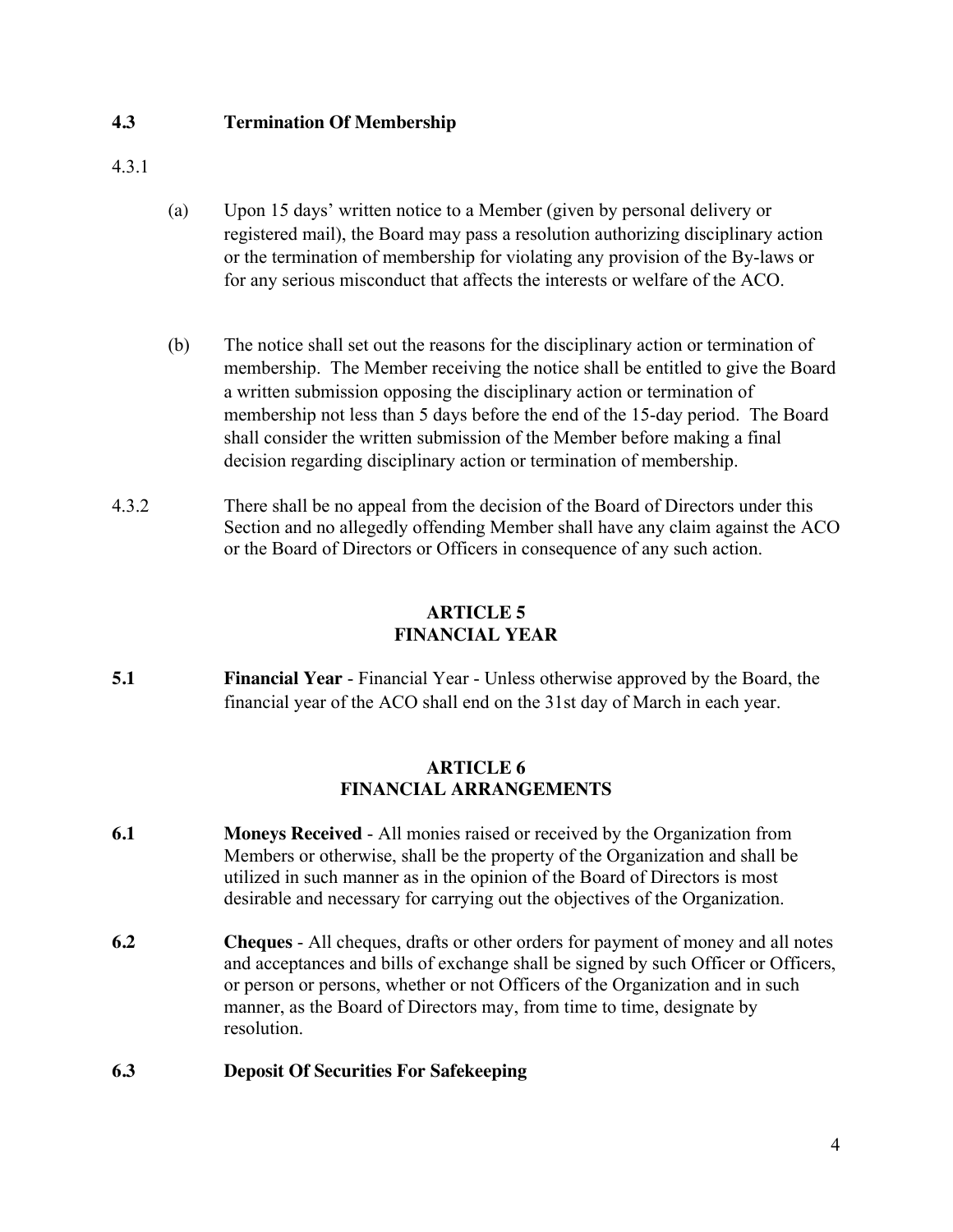- 6.3.1 The securities of the Organization shall be deposited for safekeeping with one or more bankers, trust companies or other financial institutions, "the Custodians", to be selected by the Board of Directors.
- 6.3.2 Any and all securities deposited in accordance with Section 6.3.1 may be withdrawn, from time to time, only upon the written order of the Organization signed by such Officer or Officers, agent or agents of the Organization and in such manner, as shall from time to time be determined by resolution of the Board of Directors and such authority may be general or confined to specific instances.
- 6.3.3 The institution(s) selected as Custodians by the Board of Directors under Section 6.3.1 shall be fully protected in acting in accordance with the directions of the Board of Directors and shall, in no event, be liable for the due application of the securities so withdrawn from deposit or the proceeds thereof.

# **6.4 Borrowing**

- 6.4.1 The Board of Directors may, from time to time, borrow money on the credit of the Organization; or issue, sell or pledge securities of the Organization; or charge, mortgage, hypothecate or pledge all or any of the real or personal property of the Organization, including book debts, rights, powers, franchises and undertaking, to secure any securities of any money borrowed, or other debt, or any other obligation or liability of the Organization.
- 6.4.2 From time to time the Board of Directors may authorize any Director, Officer or employee of the Organization or any other person to make arrangements with reference to the monies borrowed or to be borrowed and to the terms and conditions of the loan and to the securities to be given, therefore, with power to vary or modify such arrangements, terms and conditions and to give such additional securities for any monies borrowed or remaining due by the Organization as the Directors may authorize and generally to manage, transact and settle the borrowing of money by the Organization.

## **ARTICLE 7 BOOKS AND RECORDS**

**7.1 Books and Records** - The Board of Directors shall see that all necessary books and records of the Organization required by the By-laws of the Organization or by any applicable statute or law are regularly and properly kept.

# **ARTICLE 8 AUDITOR**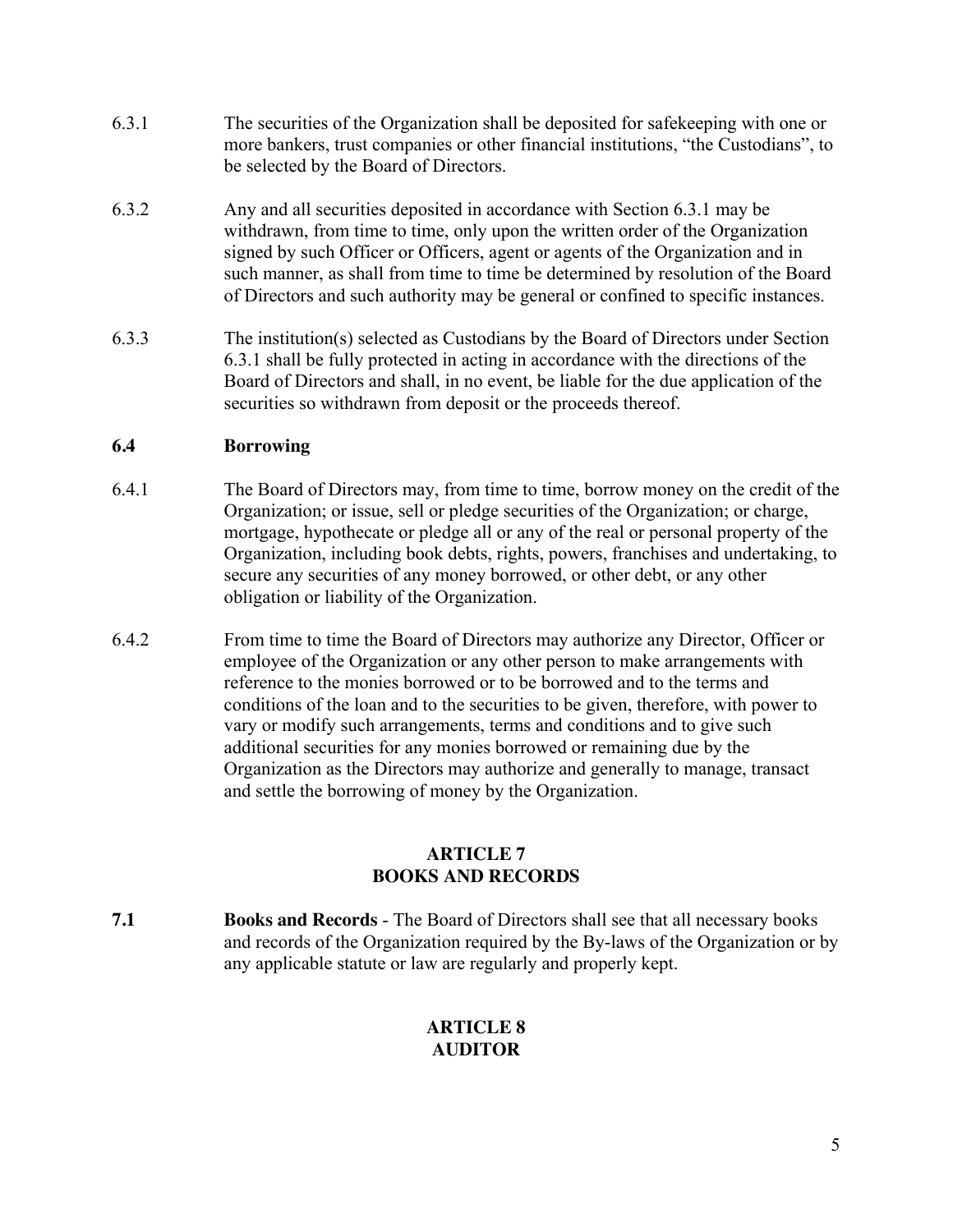**8.1 Auditor** - One or more auditors, who shall not be a member of the Organization, shall be appointed at the Annual Meeting to audit the accounts of the Organization. The auditors when appointed shall hold office until the next Annual Meeting.

## **ARTICLE 9 MEETINGS**

## **9.1 Annual Meeting**

- 9.1.1 The annual or any other general meeting of the Members shall be held at the head office of the Organization or elsewhere in Ontario as the Board of Directors may determine and on such day as the said Directors shall appoint.
- 9.1.2 The Chairperson of each Annual Meeting, at which an election is held for Board Members, shall call a meeting of the newly comprised Board to be held within 30 days of the said Annual Meeting, for the purpose of the election and appointment of the various Officers of the Organization.
- 9.1.3 At every Annual Meeting, in addition to any other business that may be transacted:
	- (a) the report of the Board of Directors, the financial statements and the report of the auditors shall be presented;
	- (b) a Board of Directors shall be elected for the ensuing year, or until otherwise replaced; and
	- (c) auditors shall be appointed for the ensuing year, but the remuneration of the auditors shall be fixed by the Board of Directors.
- 9.1.4 At any meeting of the Members, the Members may transact any business either special or general without any notice thereof.
- 9.1.5 The majority of the Board of Directors or the Chair, Vice-Chair, Executive Director or Secretary shall have power to call at any time a general meeting of the members of the Organization.
- 9.1.6 No public notice nor advertisement of Members meetings, annual or general, shall be required, but notice of the time and place of every such meeting shall be given to each Member by sending notice of the meeting in accordance with paragraph 9.1.7, provided that any meetings of Members may be held at any time and place without such notice, if all the Members of the ACO are present thereat.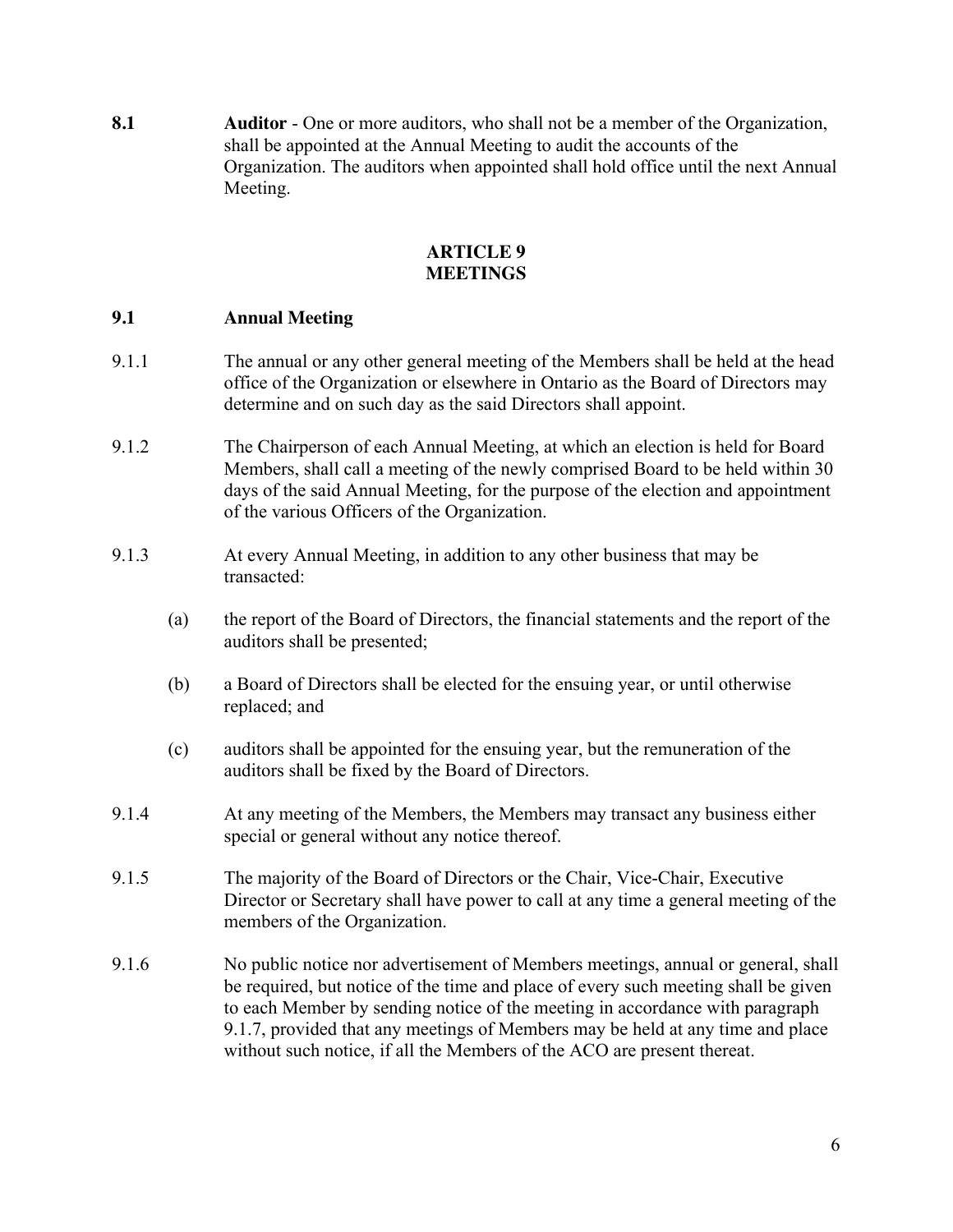- 9.1.7 The notice of the time and place of every such meeting and the general business to be presented at the meeting shall be sufficiently given to each of the Members if:
	- (a) sent by electronic means in accordance with the *Electronic Commerce Act, 2000*, or
	- (b) delivered personally to the person to whom it is to be given, or delivered to his or her recorded address, or
	- (c) sent by facsimile to the Member's last recorded facsimile number, or
	- (d) mailed to the Member at his or her recorded address. A notice so mailed shall be deemed to have been received on the fifth day after mailing.

## **AND**

Provided that such notice is given at least 10 days and not more than 50 days prior to the time for such meeting.

- **9.2 Chairperson Of Members Meetings**  In the event that the Chair or Vice- Chair are absent, the persons who are present and entitled to vote shall choose another Director as chairperson of the meeting and, if no Director is present or if all the Directors present decline to act as Chairperson, then the persons who are present and entitled to vote shall choose one of their number to be Chairperson.
- **9.3 Meetings Called By Members**  Meetings Called By Members A meeting of Members may be requested by fifteen (15) qualified Members, or 10 percent of the qualified Members, whichever is greater, for any purpose connected with the affairs of the ACO that is not inconsistent with the By-Laws of the ACO.

# **9.4 Notices**

- 9.4.1 Except as provided in Article 9.1.6 and 9.1.7 (notice of meetings), a notice to a Member under this by-law shall be given by personal delivery, by email to the email address as it appears on the books of the Organization, or by regular mail in a prepaid, sealed envelope addressed to the Director, Officer or Member at their most recent address as the same appears on the books of the Organization.
- 9.4.2 A notice or other document so sent by post shall be held to be sent at the time when the same was deposited in a post office or public letter-box as aforesaid.
- 9.4.3 Any notice of a meeting of the Members shall include with it a proposed Agenda for such meeting.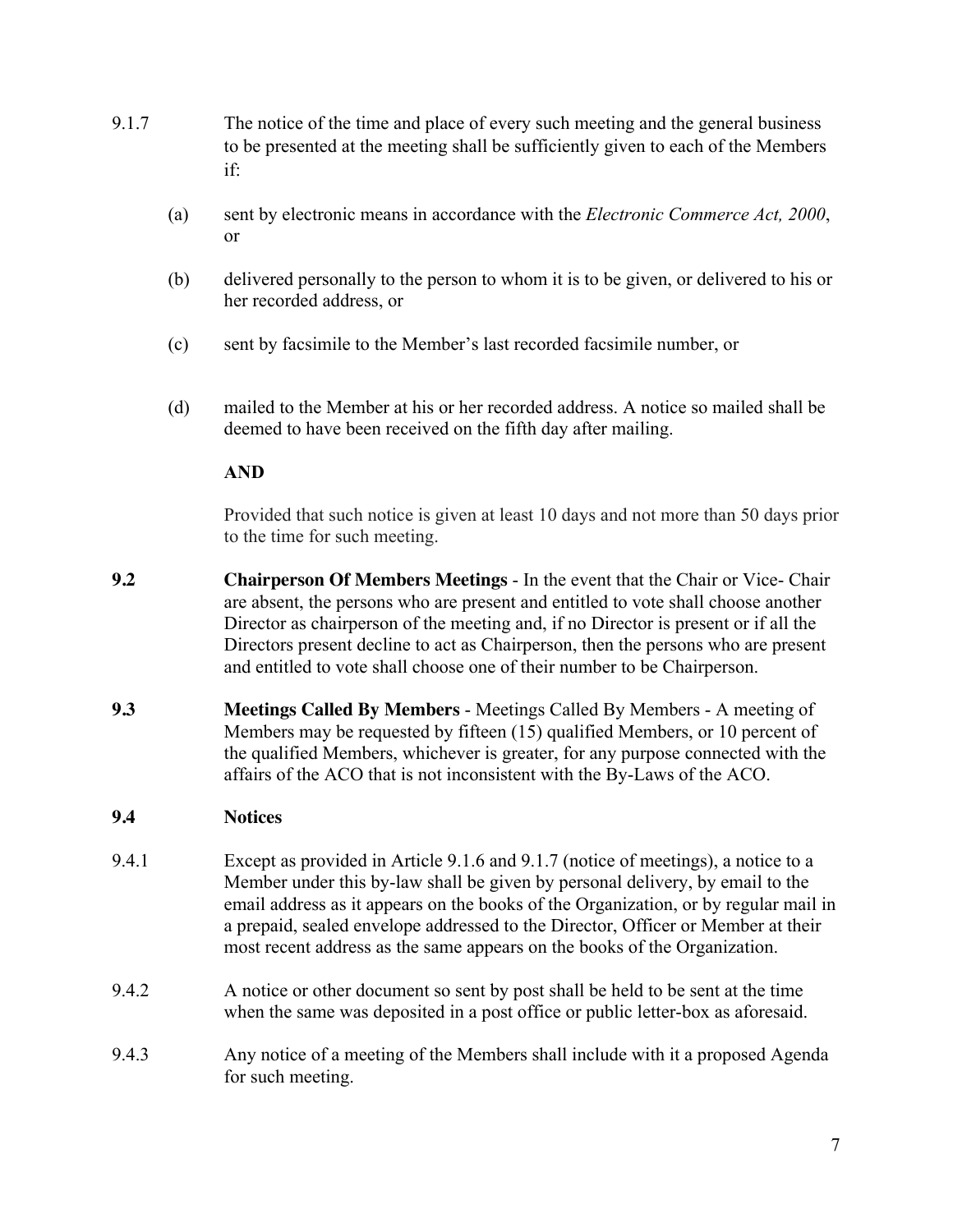- **9.5 Error Or Omission In Notice Of Membership Meeting -** The accidental omission to give notice of any meeting or any irregularity in the notice of any meeting or the non-receipt of any notice by any Member or Members or by the auditor of the Organization shall not invalidate any resolution passed or any proceedings taken at any meeting of Members.
- **9.6 Quorum Of Members -** A quorum for the transaction of business at any meeting of Members shall consist of not less than 10 percent of all qualified Members, or fifteen (15) qualified Members, whichever is greater.

# **9.7 Voting Of Membership**

- 9.7.1 Subject to the provisions of Section 9.9 hereof with respect to proxies, each Member of the Organization shall, at all meetings of Members, be entitled to one vote, provided that no Member shall be entitled to vote at meetings of the Organization unless they have paid all dues or fees, if any, then payable by them.
- 9.7.2 At all meetings of Members every question shall be decided by a majority of the votes of the Members present, unless otherwise required by the By-Laws of the Organization, or by law.
- 9.7.3 Every question shall be decided in the first instance by a show of hands, unless a poll is demanded by any Members. Upon a show of hands, every Member having voting rights shall have one vote and, unless a poll be demanded, a declaration by the chairperson that a resolution has been carried or not carried and an entry to that effect in the minutes of the Organization shall be admissible in evidence as prima facie proof of the fact without proof of the number or proportion of the votes accorded in favour of or against such resolution.
- 9.7.4 The demand for a poll may be withdrawn, but if a poll be demanded and not withdrawn the question shall be decided by a majority of votes given by the Members present and such poll shall be taken in such manner as the Chairperson shall direct and the result of such poll shall be deemed the decision of the Organization in general meeting upon the matter in question.
- 9.7.5 In case of an equality of votes at any general meeting, whether upon a show of hands or at a poll, the Chairperson shall be entitled, in addition to their original vote, to a second or casting vote.
- 9.7.6 Subject to the provisions of Section 9.9 hereof, votes of Members which are Agency shall be given by an individual authorized to represent such Agency at a meeting or meetings of the Organization.

# **9.8 Adjournments**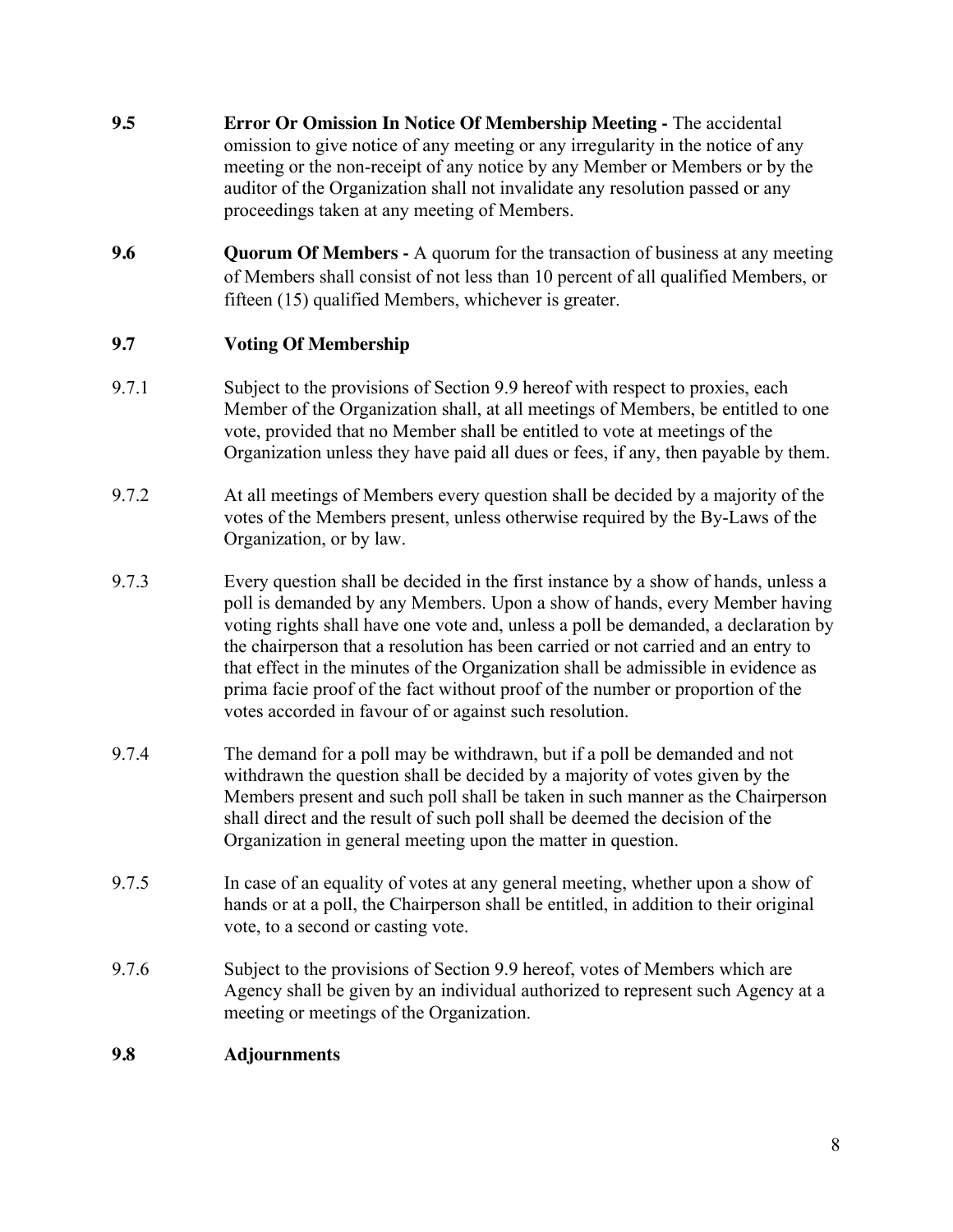- 9.8.1 Any meetings of the Organization, or of the Board of Directors, may be adjourned to any time and from time to time and such business may be transacted at such adjourned meeting as might have been transacted at the original meeting from which such adjournment took place.
- 9.8.2 No notice shall be required of any such adjournment except that any Director who has notified the Secretary of his or her inability to attend any Board meeting shall be given notice of the adjournment and when and where the meeting will reconvene.
- 9.8.3 Such adjournment may be made notwithstanding that no quorum is present.

## **9.9 Proxies**

- 9.9.1 At every meeting at which a Member is entitled to vote:
	- (a) every Member who is present in person, and
	- (b) any individual authorized to represent such Agency respectively, which is a Member of the Organization, or
	- (c) any person appointed by proxy to represent one or more Members; who is present in person, shall have one vote on a show of hands.
- 9.9.2 At any Meeting of Members, a proxy, who needs not be a Member, duly appointed by a Member, shall be entitled to exercise, subject to any restrictions expressed in the instrument appointing him or her, the same voting and other rights that the Member appointing him or her would be entitled to exercise if present at that meeting. A proxy shall be in writing and executed by the Member. A proxy may be in such form as the Board from time to time prescribes or in such other form as the chair of the Meeting of Members may accept as sufficient, and shall be deposited with the Secretary of that meeting before any vote is called under its authority, or at such earlier time and in such manner as the Board may prescribe.
- 9.9.3 Upon a poll:
	- (a) every Member who is present in person shall have one vote;
	- (b) any individual authorized to represent such Agency respectively which is a Member of the Organization shall have one vote; and
	- (c) every person appointed by proxy shall have one vote for each Member entitled to vote at the meeting and represented by such proxy holder.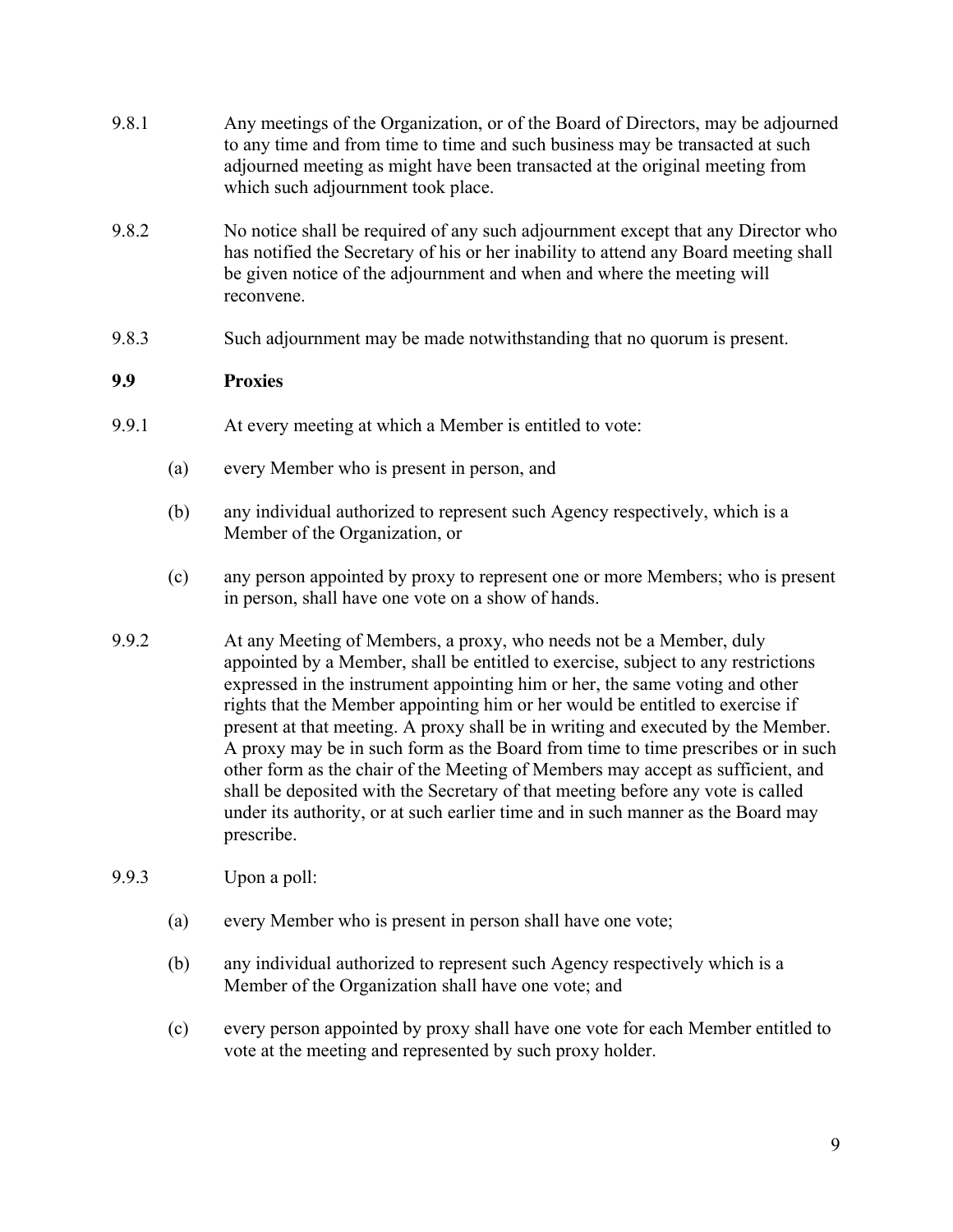## **ARTICLE 10 BOARD OF DIRECTORS**

## **10.1 Election, Composition, And Term Of Directorship –**

- 10.1.1 The affairs of the Organization shall be managed by a Board of Directors, consisting of a minimum of eight (8) and a maximum of fifteen (15) Directors, each of whom at the time of their election or within 10 days thereafter and throughout their term of office shall be a Member of the Organization. To the extent that is reasonably feasible in the opinion of the Board, the Board should include individuals who are representative of the adoption community in which the Adoption Council of Ontario operates. The Board should draw upon representation from community service agencies, and from the experiences of adoptees, birth parents and adoptive parents, and should include legal, financial, human resource and administration experience. The Board may include members-at-large.
- 10.1.2 The election may be by a show of hands unless a ballot is requested by any member.
- 10.1.3 At each Annual Meeting, Directors shall be elected to fill the positions of those Directors whose term of office has expired and each Director so elected shall hold office for a term of three (3) years or until the third (3rd) Annual Meeting after their election, except as authorized by a resolution of the Board of Directors; in which case the minimum period of time shall be two  $(2)$  years.
- 10.1.4 In order to establish staggered terms of office, one third of the Directors chosen for the first Board of Directors will have a year term; one third of the Directors chosen for the first Board of Directors will have a two year term; and one third of the Directors chosen for the first Board of Directors will have a three year term. After these initial terms, the terms of each Director will be the same: three years or otherwise as stated in Section 10.1.3.
- 10.1.5 A Director may stand for re-election, provided that no Director may be elected or appointed to the Board of Directors for a period greater than six (6) consecutive years, except as authorized by a resolution of the Board of Directors, in which case the maximum period of time shall be eight (8) consecutive years.
- 10.1.6 No Director of the Organization holding the office of Chair, Vice-Chair, Secretary or Treasurer shall hold such office for more than two consecutive years, except as authorized by a resolution of the Board of Directors, in which case the maximum period of time shall be three (3) consecutive years.

# **10.2 Termination Of Directorship**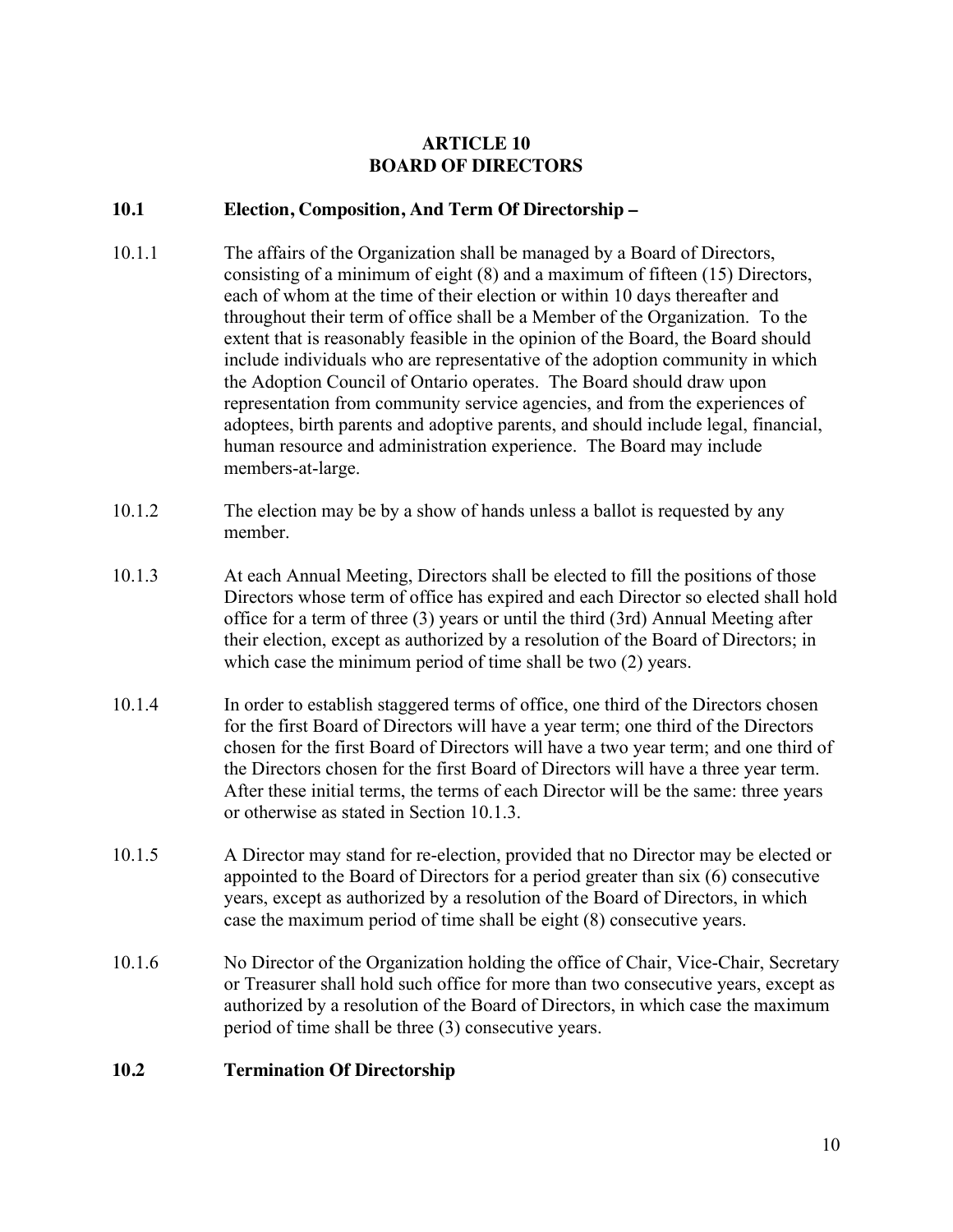- 10.2.1 Notwithstanding any other provision hereof, any Director's term of office shall terminate automatically upon his or her being absent from three (3) meetings of the Board of Directors, unless the Board of Directors, for good and sufficient reason, by resolution, reinstates such Director for the balance of their term, subject always to the aforesaid provisions hereof.
- 10.2.2 Notwithstanding the aforesaid, Directors are responsible for advising the Secretary of their inability to attend any meeting of the Board of Directors.
- 10.2.3 The Members of the Organization may, by a resolution passed by at least twothirds (2/3rds) of the votes cast at a meeting of Members which notice specifying the intention to pass such resolution has been given, remove any Director from the Board before the expiration of their term of office and may, by a majority of the votes cast at that meeting, elect any person in their stead and for the remainder of the term.
- 10.2.4 A Director shall ipso facto be vacated if: (a) they becomes bankrupt or suspend payment of their debts generally or compounds with their creditors or makes an authorized assignment or is declared insolvent; or (b) they are found to be a mentally incompetent person or becomes of unsound mind; or (c) by notice in writing to the Organization they resign their office which resignation shall be effective at the time it is received by the Organization or at the time specified in the notice, whichever is later, or (d) they die, or (e) they are removed in accordance other Sections herein.
- **10.3** Vacancies, Board Of Directors Vacancies on the Board of Directors, except in the case of retirement at the end of term, or in the case of a vacancy resulting from the action of Members under Section 10.2 may, so long as a quorum of Directors remain in office, be filled by the Directors from among the qualified Members of the Organization, if they shall see fit to do so. Otherwise such vacancy shall be filled at the next annual meeting of the Members. However, if there is not a quorum of Directors, the remaining Directors shall forthwith call a meeting of the Members to fill the vacancy and, in default or if there are no Directors then in office, the meeting may be called by any Member.

# **10.4 Duties Of The Board**

- 10.4.1 The Board of Directors may, from time to time, appoint such other Officers and agents of the Organization as it decides to be necessary and such Officers and agents shall have such authority and shall perform such duties as the Board of Directors may, from time to time, prescribe.
- 10.4.2 The Board of Directors shall, annually, or more often, as may be required, appoint the Chair, Vice-Chair, Secretary and Treasurer, from among themselves, after the annual election of such Board of Directors.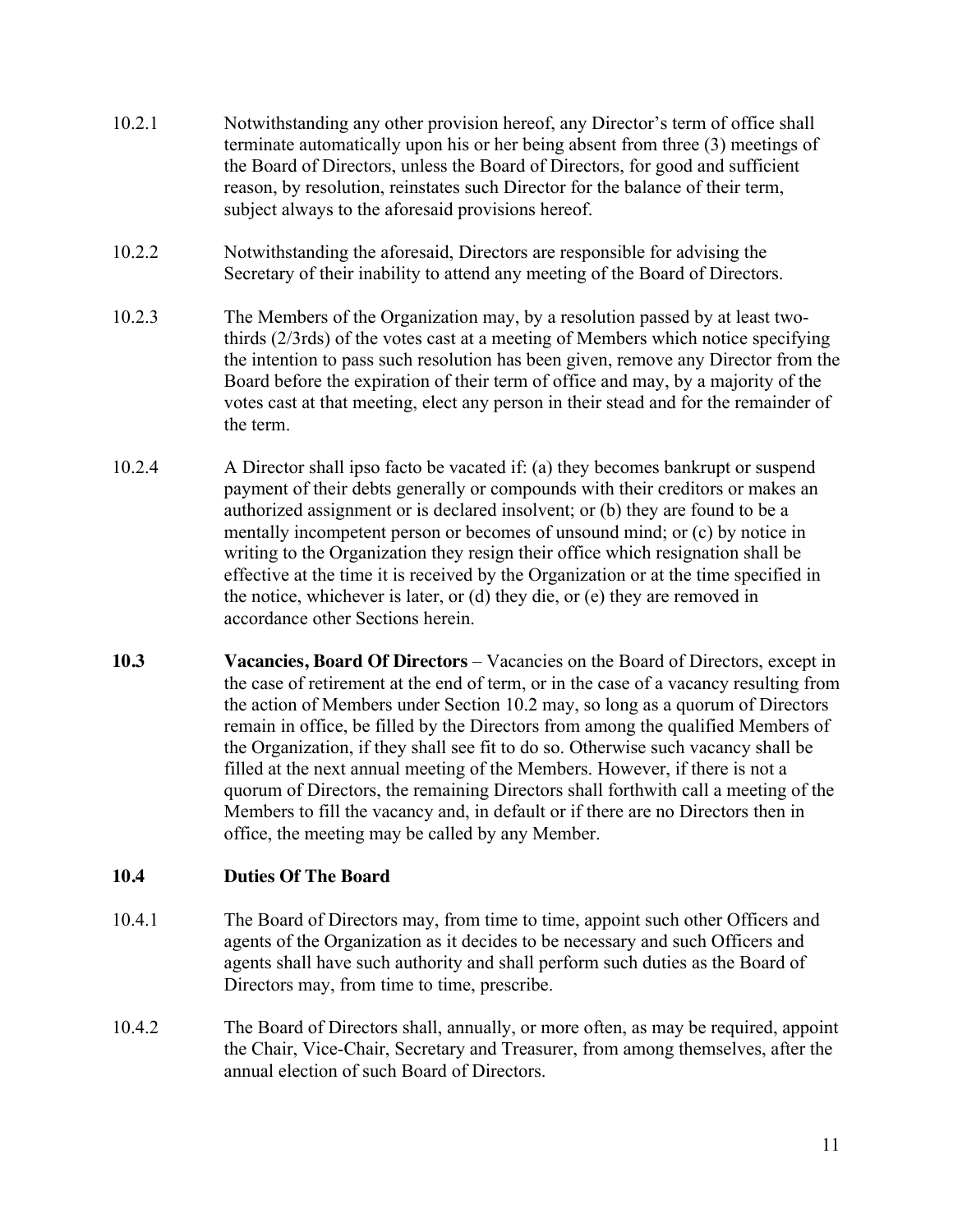#### **10.5 Execution Of Documents**

- 10.5.1 Subject to any Special Resolution of the Organization, contracts, documents, or other instruments in writing requiring the signature of the Organization may be signed by:
	- (a) any one of the Chair, Vice-Chair or Executive Director and any one of the Secretary and the Treasurer;
	- (b) any two Directors; or
	- (c) any one of the aforementioned Officers with any one Director;

and all contracts, documents and instruments in writing so signed shall be binding upon the Organization without any further authorization or formality.

- 10.5.2 The Board of Directors shall have power, from time to time, by resolution, to appoint any Officer or Officers, or any other person or persons, on behalf of the Organization either to sign contracts, documents and instruments in writing generally or to sign specific contracts, documents or instruments in writing.
- 10.5.3 The phrase "contracts, documents or other instruments in writing" as used in this By-law shall include deeds, mortgages, hypothecs, charges, conveyances, transfers and assignments of property whether real or personal or immovable or movable, agreements, releases, receipts and discharges for the payment of money or other obligations, conveyances, transfers and assignments of shares, share warrants, stocks, bonds, debentures or other securities and all paper writings.
- 10.5.4 In particular, without limiting the generality of the foregoing:
	- (a) any one of the Chair, Vice-Chair or Executive Director , together with any one of the Secretary or Treasurer;
	- (b) any two Directors; or
	- (c) any one of the aforementioned Officers together with any one Director;

shall have authority to sell, assign, transfer, exchange, convert or convey any and all shares, stocks, bonds, debentures, rights, warrants or other securities owned by or registered in the name of the Organization and to sign and execute all assignments, transfers, conveyances, powers of attorney and other instruments that may be necessary for the purpose of selling, assigning, transferring, exchanging, converting or conveying any such shares, stocks, bonds, debentures, rights, warrants or other securities.

# **10.6 Quorum And Meetings, Board Of Directors**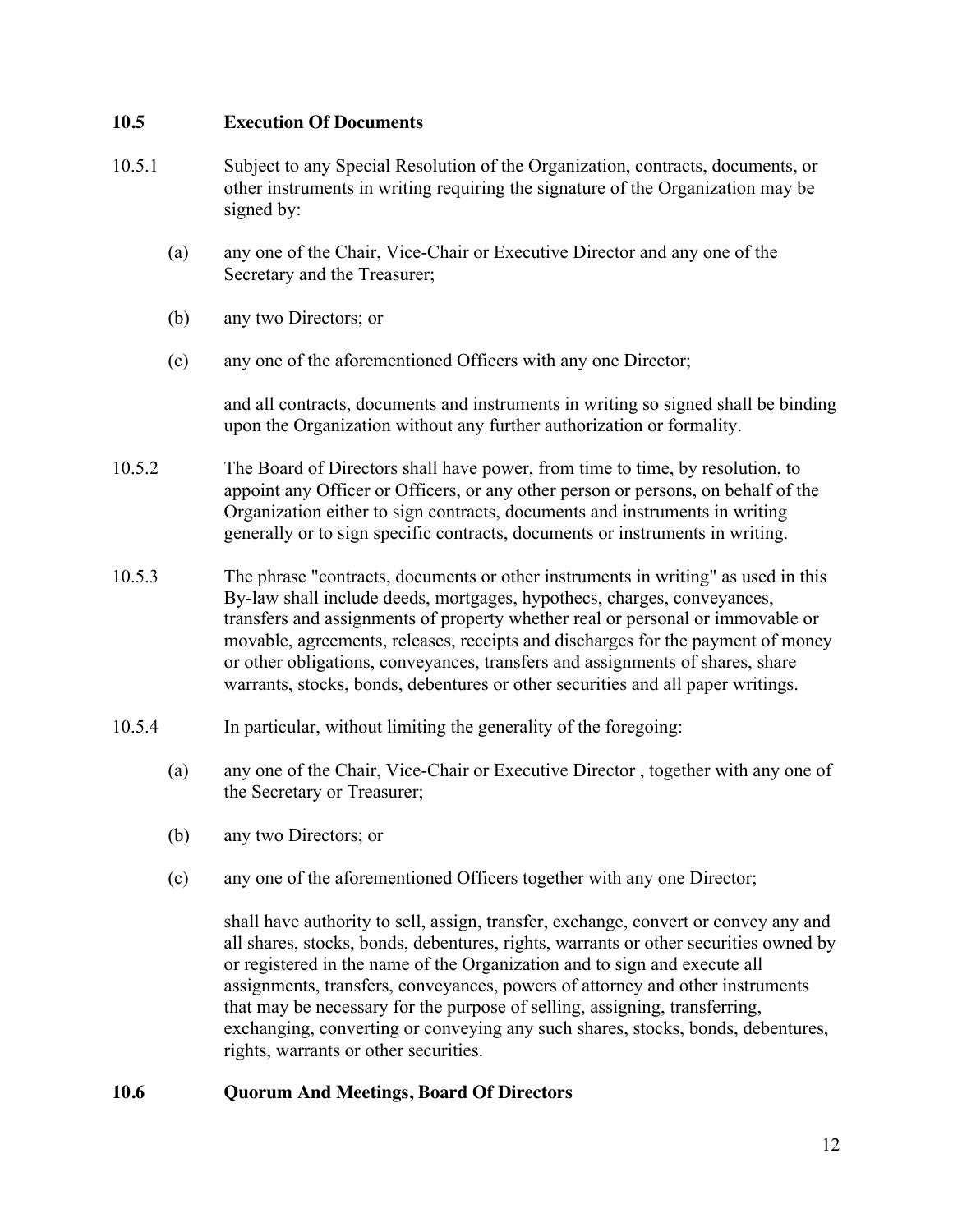- 10.6.1 A majority of the Board of Directors holding office and in good standing at the time shall form a quorum for the transaction of business.
- 10.6.2 Except as otherwise required by law, the Board of Directors may hold its meetings at such place or places as it may from time to time determine.
- 10.6.3 Meetings by Electronic Means: Directors of the Board may meet by teleconference or other electronic means provided that either a majority of the Directors:
	- (a) consent in writing to meeting by teleconference or other electronic means, or
	- (b) meetings by teleconference or other electronic means have been approved by resolution passed by the board. Each Director shall have access to the specific means of communication and the Organization shall develop and follow procedures to deal with security issues, establishing quorum, and recording of votes.
- 10.6.4 No formal notice of any such meeting shall be necessary, if all the Directors are present, or, if those who are absent have signified their consent to the meeting being held in their absence.
- 10.6.5 Board meetings may be formally called by the Chair, the Secretary on direction of the Chair, or not less than one-third of the Directors on the Board.
- 10.6.6 Notice of such meetings shall be delivered, telephoned or transmitted by fax or email to each Director not less than four days before the meeting is to take place or shall be mailed to each Director not less than seven days before the meeting is to take place. The statutory declaration of the Chair or Secretary that notice has been given pursuant to this By-Law shall be sufficient and conclusive proof of the giving of such notice.
- 10.6.7 The Board may appoint a day or days in any month or months for regular meetings at an hour to be named and of such regular meeting no notice need be sent. A Board meeting may also be held, without notice, immediately following the Annual Meeting of the ACO.
- 10.6.8 The Board may consider or transact any business either special or general at any meeting of the Board. Notwithstanding the generality of the foregoing, the Board shall hold at least four (4) regular meetings per fiscal year.
- **10.7 Errors In Notice Of Board Of Directors -** The accidental omission to give notice of any meeting of the Board to, or the non-receipt of any notice by, any person shall not invalidate any resolution passed or any proceeding taken at such meeting.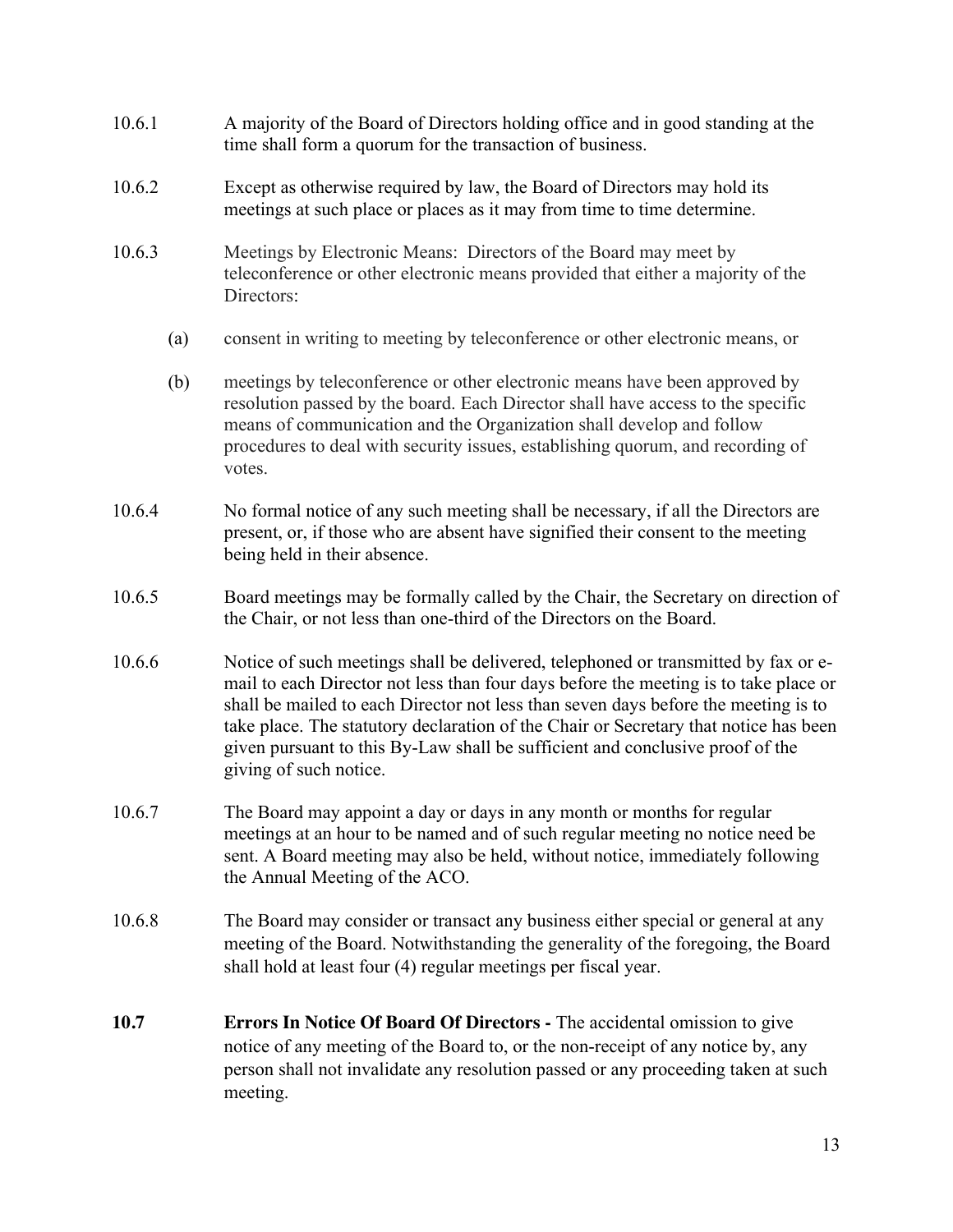**10.8 Validity Of Acts Of Directors -** The acts of a Director or of an Officer are valid notwithstanding any defect that may afterwards be discovered in his or her appointment or qualification.

## **10.9 Voting, Board Of Directors**

- 10.9.1 Questions arising at any meeting of the Board of Directors shall be decided by a majority of votes. In case of an equality of votes, the Chair, in addition to his or her original vote, shall have a second or casting vote.
- 10.9.2 All votes at any such meeting shall be taken by ballot if so required by any Director present, but if no demand be made, the vote shall be taken in the usual way by assent or dissent.
- 10.9.3 A declaration by the Chair that a resolution has been carried and an entry to that effect in the minutes shall be admissible as evidence as prima facie proof of the fact without proof of the number of proportion of the votes recorded in favour of or against such resolution.
- 10.9.4 In the absence of the Chair, their duties may be performed by the Vice- Chair or such other Director as the Board may from time to time appoint for the purpose.

## **10.10 Powers**

- 10.10.1 The Board of Directors of the Organization may administer the affairs of the Organization in all things and make or cause to be made for the Organization, in its name, any kind of contract which the Organization may lawfully enter into and, save as hereinafter provided, generally, may exercise all such other powers and do all such other acts and things as the Organization is by its By-Laws or otherwise authorized to exercise and do.
- 10.10.2 Without in any way derogating from the foregoing, the Board of Directors are expressly empowered, from time to time, but subject to the restrictions on investments applicable by law to the Organization, to purchase, lease or otherwise acquire, alienate, sell, exchange or otherwise dispose of shares, stocks, rights, warrants, options and other securities, lands, buildings and other property, movable or immovable, real or personal, or any right or interest therein owned by the Organization, for such consideration and upon such terms and conditions as they may deem advisable.
- **10.11 Remuneration of Directors**  The Board of Directors shall serve without remuneration and no Director shall directly or indirectly receive any profit from their position as such; provided that a Director may be reimbursed for reasonable expenses incurred by them in the performance of their duties.

#### 10.12 **Liability of Directors**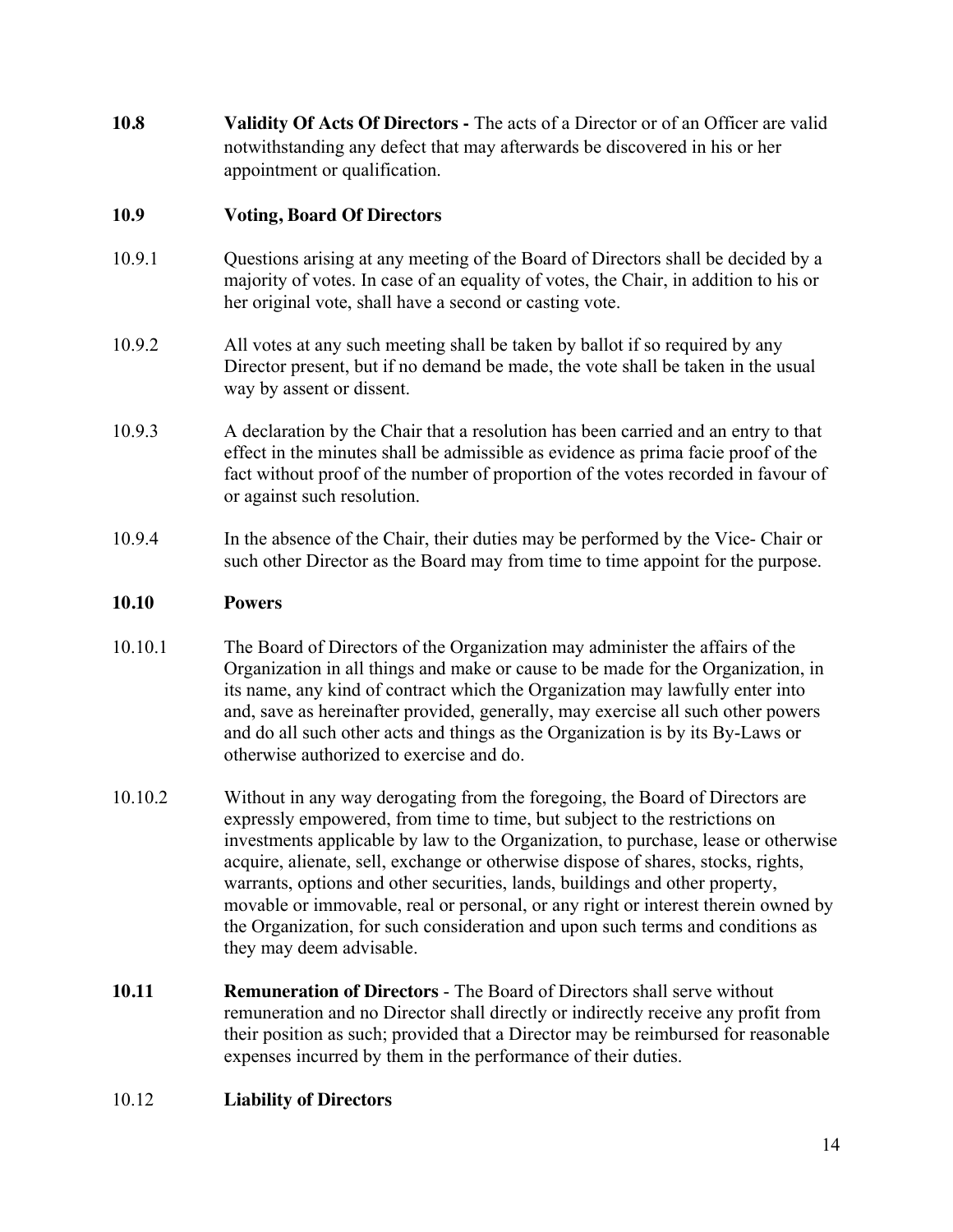- 10.12.1 Except as otherwise provided by the Act, no Director or Officer of the Organization shall be liable for:
	- (a) the acts, receipts, neglects, or defaults of any other Director or Officer or employee;
	- (b) joining in any receipt or act for conformity;
	- (c) any loss, damage or expense happening to the Organization through the insufficiency or deficiency of title to any property acquired by, for, or on behalf of the Organization;
	- (d) the insufficiency or deficiency of any security in or upon which any of the monies of or belonging to the Organization may be placed out or invested;
	- (e) any loss or damage arising from the bankruptcy, insolvency or tortuous act of any person, including any person with whom or which any monies, securities or effects shall be lodged or deposited;
	- (f) any loss, conversion, misapplication or misappropriation of or any damage resulting from any dealings with any monies, securities or other assets belonging to the Organization; or
	- (g) any other loss, damage or misfortune whatever, which may happen in the execution of the duties of his or her respective office or trust or in relation thereto;

unless the same shall happen by or through their own wilful neglect or default.

- 10.12.2 The Board of Directors of the Organization shall not be under any duty or responsibility in respect to any contract, act or transaction whether or not made, done or entered into in the name of or on behalf of the Organization, except such as shall have been submitted to and authorized or approved by the Board of Directors.
- 10.12.3 If any Director or Officer of the Organization shall perform services for the Organization otherwise than as a Director or Officer or shall have a pecuniary interest in the affairs of a person who performs services for the Organization, the fact of their being a Director or Officer of the Organization shall not disentitle such Director or Officer or such person as the case may be, from receiving proper remuneration for such services.
- **10.13 Compensation -** The Directors shall serve as such without remuneration and no Director shall directly or indirectly receive any profit from occupying the position of Director, subject to the following: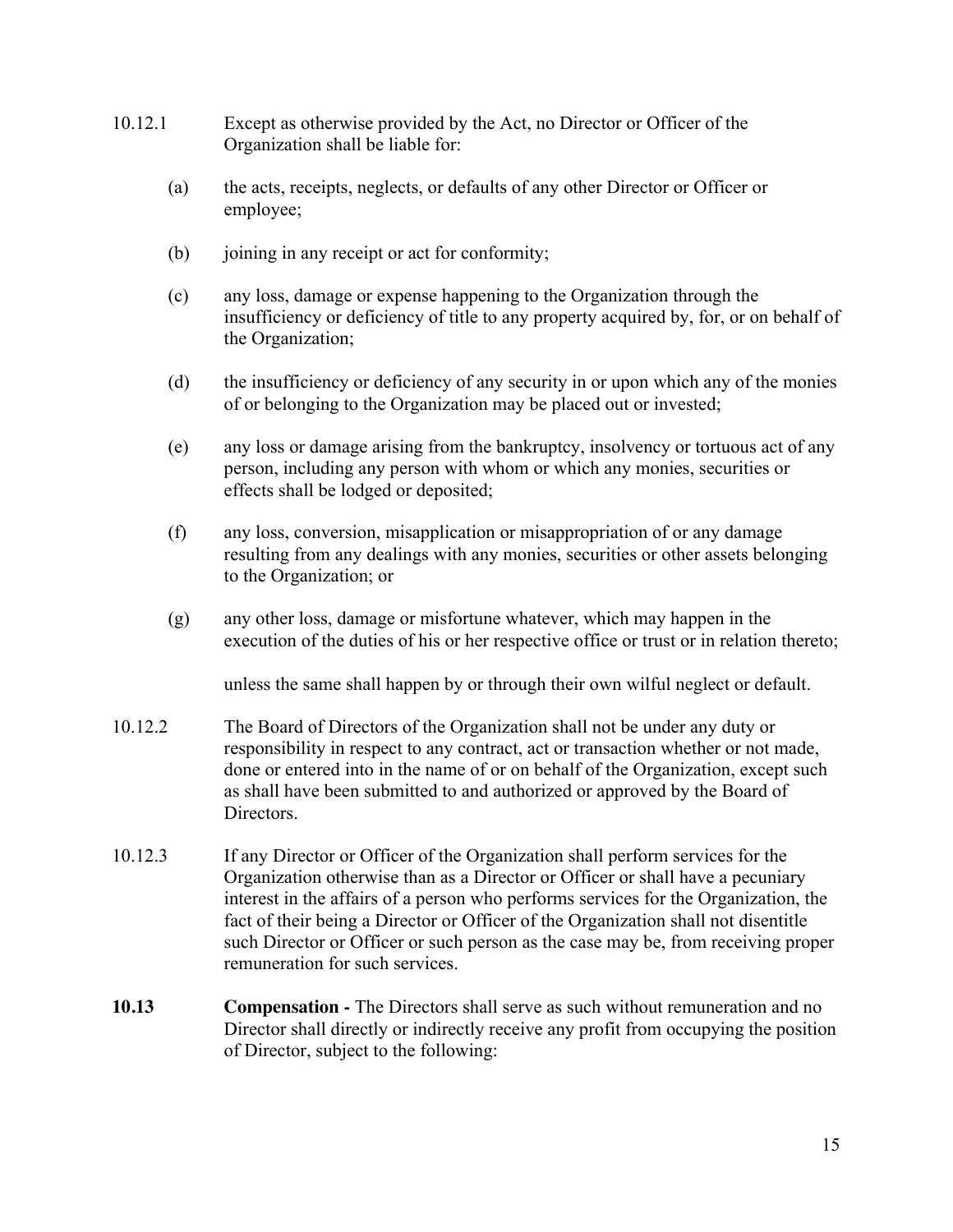- (a) Directors may be reimbursed for reasonable expenses that they incur in the performance of their Directors' duties with prior approval by the Chair;
- (b) Directors may be paid remuneration and reimbursed for expenses incurred in connection with services they provide to the Corporation in their capacity other than as Directors, provided that the amount of any such remuneration or reimbursement is:
	- (i) considered reasonable by the Board;

(ii) approved by the Board for payment by resolution passed before such payment is made; and

(iii) is in compliance with the conflict of interest provisions of the Act; and

- (c) Notwithstanding the foregoing, no Director shall be entitled to any remuneration for services as a Director or in another capacity of the ACO if it is a charitable corporation, unless the provisions of the Act and the law applicable to charitable corporations are complied with, including the regulation under the *Charities Accounting Act.*
- **10.13 Conflict Of Interest -** A Director who is in any way directly or indirectly interested in a contract or transaction, or proposed contract or transaction, with the organization shall make the disclosure required by the Act. Except as provided by the Act, no such Director shall attend any part of a meeting of Directors or vote on any resolution to approve any such contract or transaction. No Director shall, directly or through an associate, receive a financial benefit, through a contract or otherwise, from the organization if it is a charitable corporation unless the provisions of the Act and the law applicable to charitable corporations are complied with.
- **10.15 Indemnities To Directors, Officers And Others -** Every Director of the Organization, their executors, administrators, successors, assigns and estate and effects, shall from time to time and at all times, be indemnified and saved harmless out of the fund of the Organization from and against:
- 10.15.1 All costs, charges and expenses whatsoever they sustain or incur in or about any action, suit or proceeding that is brought, commenced or prosecuted against them, for or in respect of any act, deed, matter or thing whatsoever, made, done or permitted by them, in or about the execution of the duties of their office; and
- 10.15.2 All other costs, charges and expenses that they sustain or incur in or about or in relation to the affairs thereof, except such costs, charges or expenses as are occasioned by their own wilful neglect or default.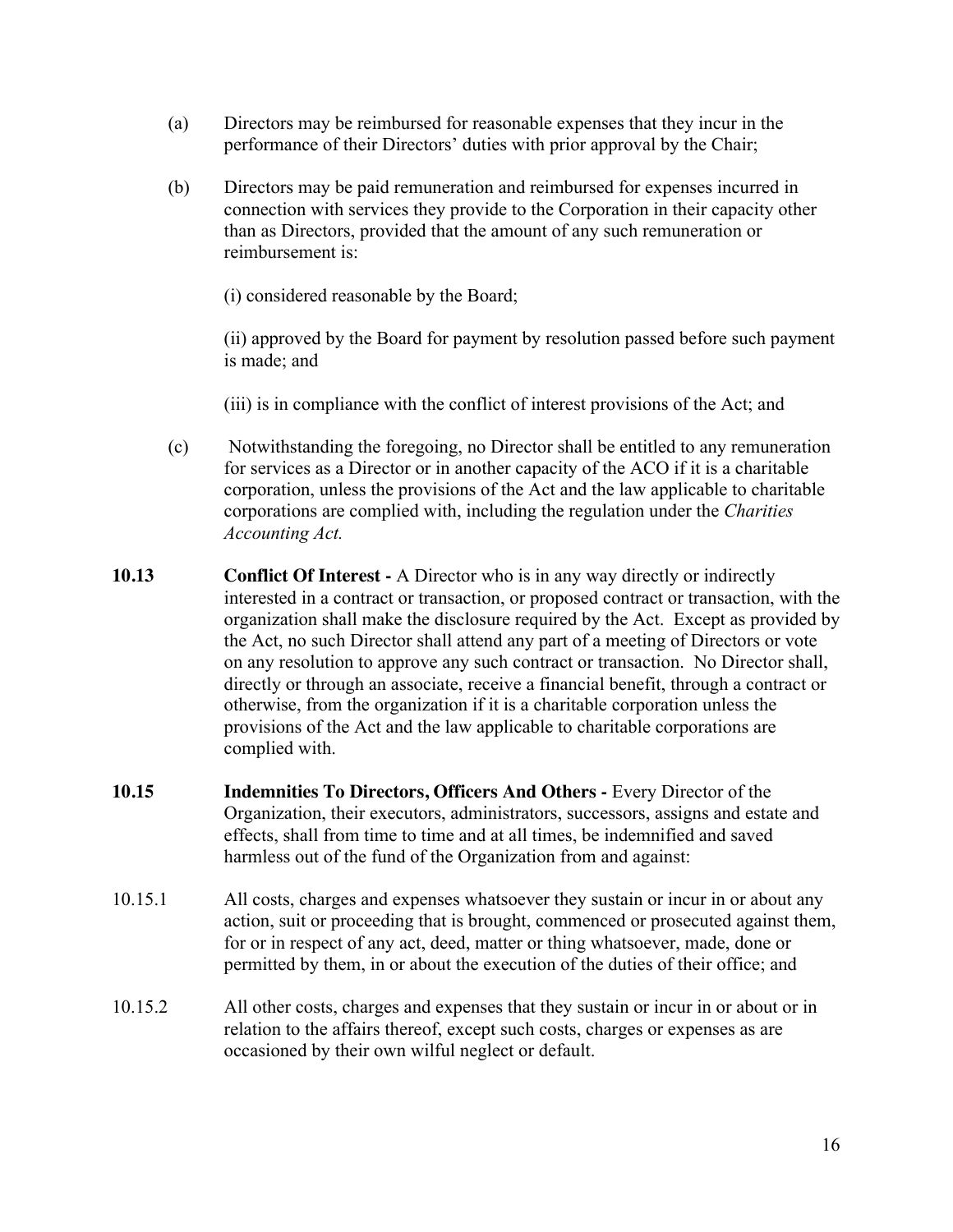# **ARTICLE 11 OFFICERS**

# **11.1 Appointment -**

- (a) The Board shall appoint one or more persons to the office of Chair, who shall be a Director, a Vice Chair, who shall be a Director, and an Executive Director, a Secretary and a Treasurer, and may appoint, from time to time, such other Officers as the Board may determine, including one or more assistants to any of the Officers so appointed.
- (b) The Board may specify the duties of and, in accordance with these By- laws and subject to the Act, delegate to such Officers powers to manage the activities and affairs of the Organization. Except as otherwise provided herein, an Officer may but need not be a Director, one person may hold more than one office and more than one person may hold an office.

# **11.2 Duties of Officers** -

- (a) *Chair*  The Chair shall be a Director. The Chair, when present, shall preside at all meetings of the Members, the Board and of any Executive Committee, sign all instruments which require his or her signature in accordance with the By-laws or otherwise, represent the Organization at public or official functions, exercise general supervision over the business and affairs of the Organization, and has such other powers and duties as may from time to time be assigned to him or her by the Board. If there are Co-Chairs, the Co-Chairs may act together or individually where only one is available, and shall be vested with all the powers and perform all the duties of the Chair.
- (b) *Vice-Chair*  The Vice-Chair, shall, during any absence or inability of the Chair, perform the powers and duties of eh Chair established under this or any other By-Law, or resolution of the Board.
- (c) *Executive Director*  The Executive Director shall, subject to the authority of the Board, have general management of the activities and affairs of the Organization and such other powers and duties as specified by the Board.
- (d) *Treasurer*  If appointed, the Treasurer shall keep, or ensure are kept by the ACO, full and accurate books of account in which shall be recorded all receipts and disbursements of the Organization; shall control, or ensure adequate policies and procedures are in place to control, the deposit of money, the safekeeping of securities and the disbursement of funds of the Organization; render or cause to be rendered to the Board as and when required an account of all transactions completed as Treasurer and of the financial position of the Organization: if a Director, serve as Chairperson of the Audit Committee; ensure an annual budget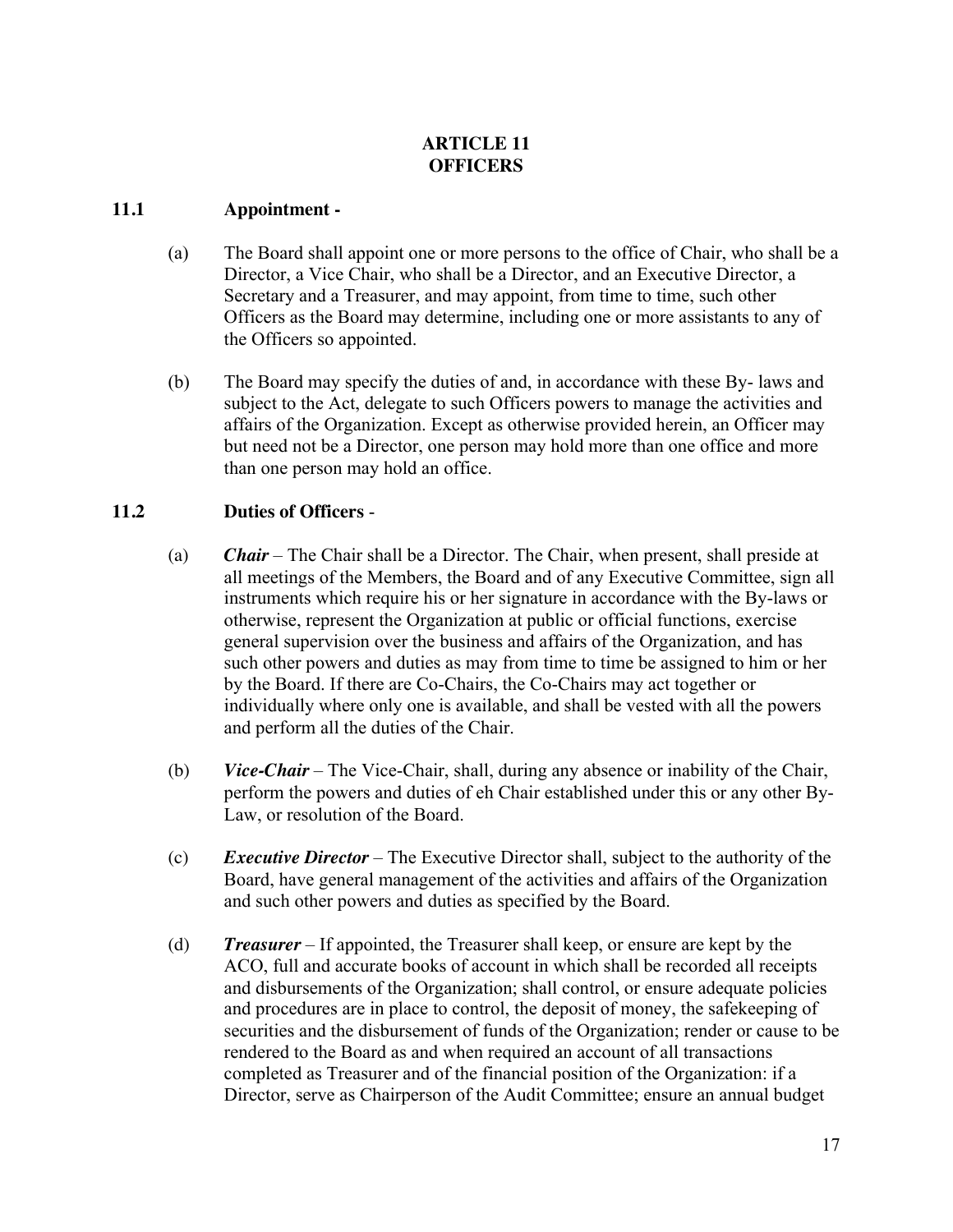is drafted by the ACO, reviewed and approved by the Board; and, perform such other duties as the Board may from time to time subsequently prescribe.

- (e) *Secretary*  The Secretary shall attend all meetings of the Members and the Board except where the chair of the meeting determines that it is inappropriate for the Secretary to attend due to the nature of the matter being discussed. At such meetings, the Secretary shall record all facts and minutes of all proceedings in the books kept for that purpose. The Secretary shall give or cause to be given all notices required to be given to the Members, Directors and members of Committees. The Secretary shall be the custodian of the corporate seal of the Organization and of all books, papers, records, correspondence, contracts and other documents belonging to the Organization, which the Secretary shall deliver up only when authorized by a resolution of the Board to do so and to such person or persons as may be named in the resolution. The Secretary shall sign such documents, contracts or instruments in writing as require his or her signature and shall perform such other duties as may from time to time be determined by the Board or as are incidental to the office of the Secretary.
- (f) *Other Officers* **–** The powers and duties of all other Officers appointed by the Directors shall be such as the terms of their engagement call for or the Directors prescribe. Any of the powers and duties of an Officer to whom an assistant has been appointed may be exercised and performed by such assistant, unless the Board otherwise directs.
- **11.3** Variations of Powers and Duties In the case of absence or inability to act of any Officer or for any other reason that the Board deems suffice, the Board may, from time to time, and subject to the provisions of the Act, vary, add to or limit the powers and duties of any Officer and/or delegate all or any of the powers of such Officer to any other Officer or any Director for the time being.

# **11.4 Term of Office** –

- (a) The Board, in its discretion, may remove any Officer of the Organization, without prejudice to such Officer's rights under any employment contract or in law. Otherwise, each Officer appointed by the Board shall hold office until such Officer's successor is appointed, or until such Officer's earlier resignation.
- (b) No Director holding the office of Chair, Vice-Chair, Secretary or Treasurer shall hold such office for more than three (3) consecutive years.
- **11.5 Remuneration of Officers**  The Officers shall be paid such remuneration for their services as the Board may from time to time determine, except that no Officer who is also a Director shall be entitled to receive remuneration for acting as such. Officers shall also be entitled to be reimbursed for travelling and other expenses properly incurred by them in the exercise of the duties of their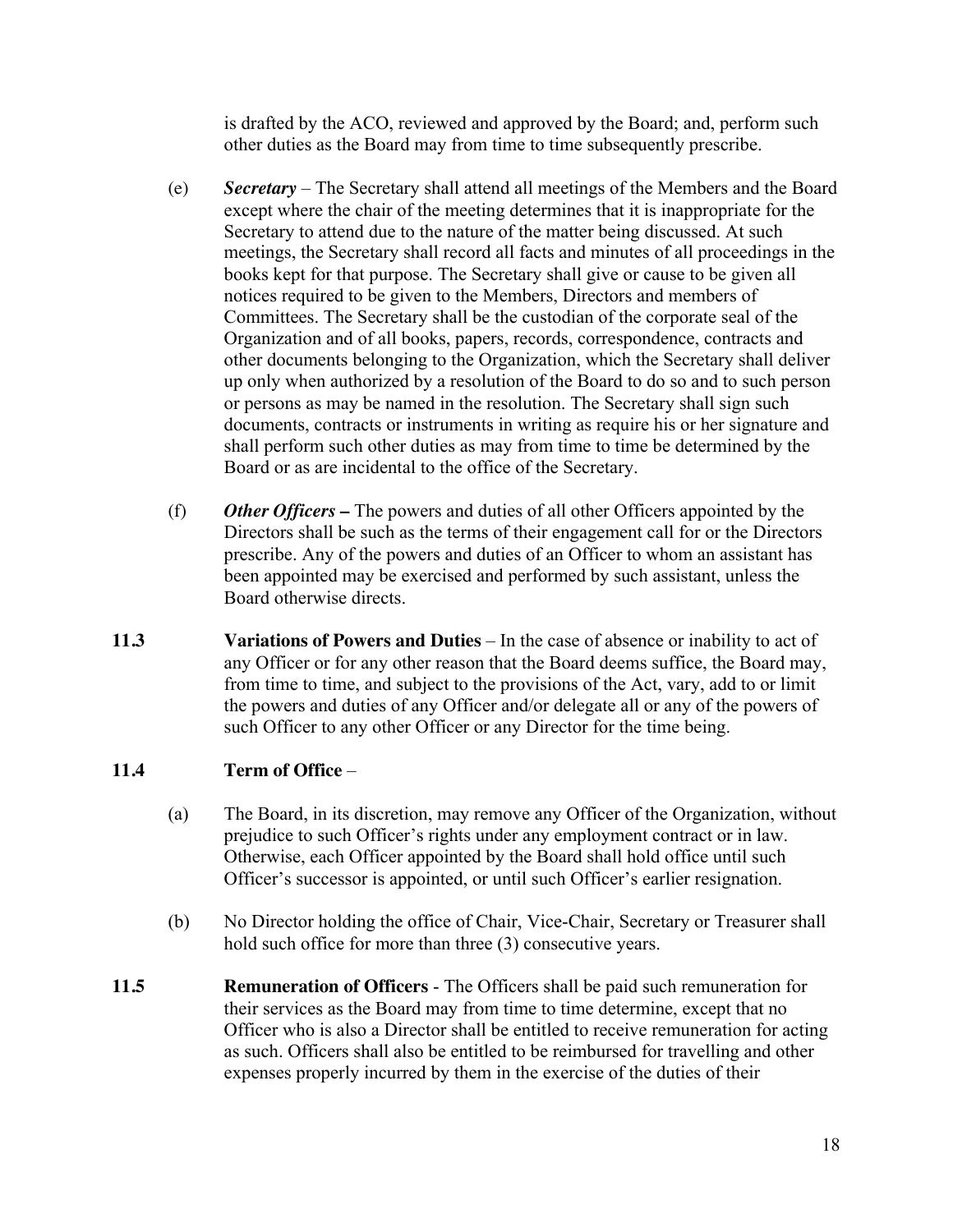respective offices. The remuneration of any employees or agents shall be such as the terms of their engagement call for or as the Board may specify.

- **11.6 Agents and Attorneys**  The Organization, by or under the authority of the Board, shall have power from time to time to appoint agents or attorneys for the Organization in Canada with such powers (including the power to sub-delegate) of management, administration or otherwise as may be thought fit.
- **11.7** Vacancies The office of an Officer shall automatically be vacated upon:
	- (a) such Officer's resignation, which resignation shall be effective at the time the written resignation is received by the Secretary or the Chair or the Vic- Chair, if any, or at the time specified in the resignation, whichever is later;
	- (b) such Officer being removed by the Board;
	- (c) the election or appointment of a successor to the office of that Officer;
	- (d) such Officer ceasing to be a Director, where the Officer is required to be a Director:
	- (e) such Officer's death; or
	- (f) such Officer being Declared Incapable.

If an office shall become vacant in any of the above-noted circumstances, the Board may elect or appoint a qualified person to fill such vacancy for the remainder of the term of such office.

- **11.8** Register of Officers The Secretary shall maintain, or cause to be maintained, a register of Officers that will record the following details for each Officer:
	- (a) name of the Officer;
	- (b) business and residential addresses of the Officer;
	- (c) e-mail address of the Officer; and
	- (d) the effective dates that the Officer was appointed, resigned or removed as an Officer.

# **ARTICLE 12 COMMITTEES**

**12.1 Committees** –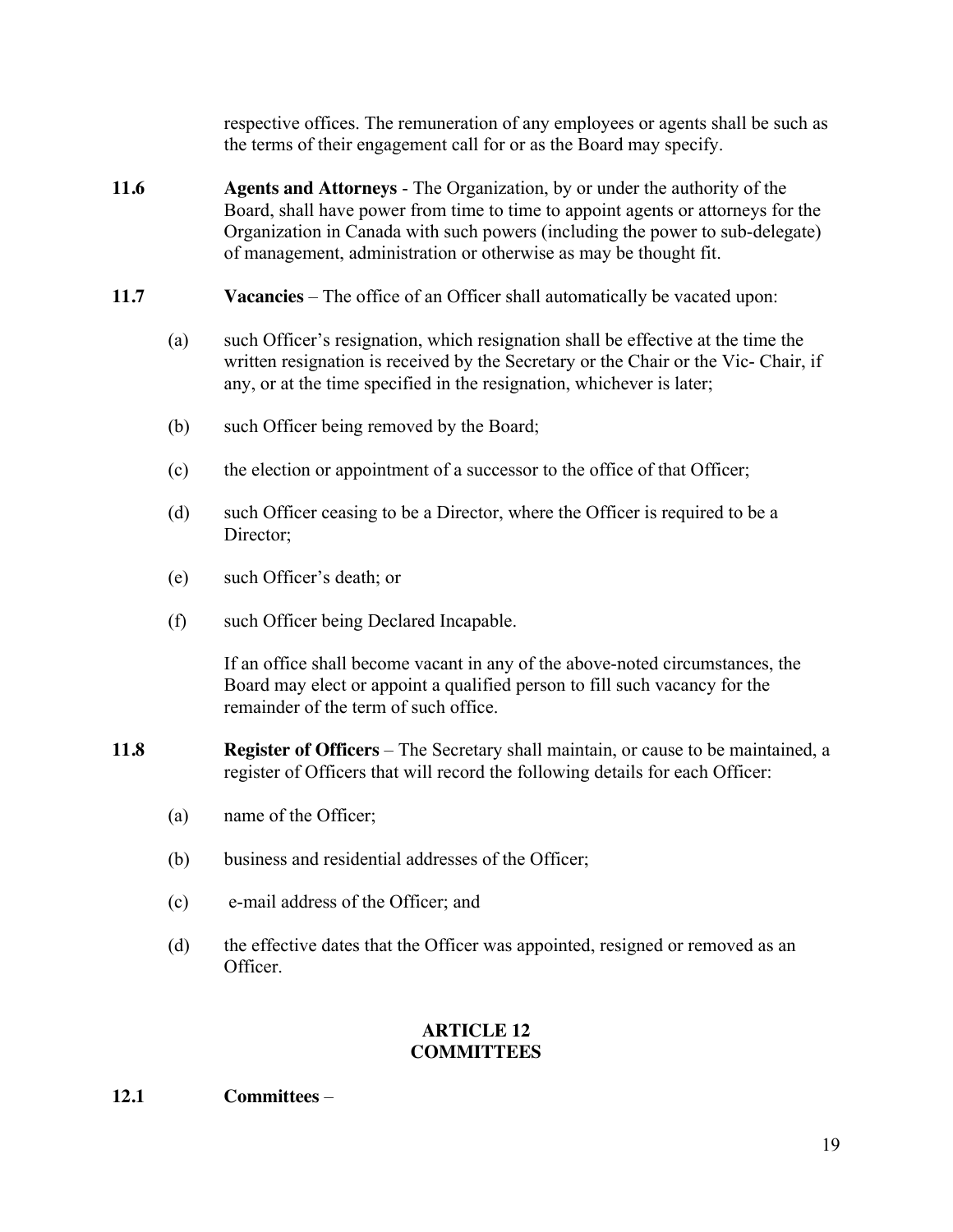- (a) The Board may from time to time constitute such Committee or Committees as it deems necessary or advisable, and subject to the Act, for such purposes and with such powers as may be prescribed by the Board, whose members shall serve at the pleasure of the Board. Each such Committee may formulate its own rules of procedure subject to such regulations and/or directions as the Board may from time to time make in respect thereof. The Board may fix any remuneration to be paid, if any, to members of any Committee, except that no member of any Committee who is also a Director shall be entitled to receive remuneration for acting as such. Any member of any such Committee shall be removable from such Committee at any time at the discretion of the Board. Except for the Audit Committee, which, if established, shall be composed of not less than three (3) Directors, a majority of whom are not Officers or employees of the Organization or any of its affiliates, the membership on such Committees shall be restricted to provide at least one Director and all members of all such Committees shall be Members**.**
- (b) At the first meeting of the Board after each Annual Meeting, the Board shall appoint a Chairperson for each Committee, provided that the Chairperson of the Audit Committee shall be the Treasurer and the Chairperson of the Executive Committee shall be the Chair.
- (c) Each Committee shall meet at least four (4) times per year. Minutes shall be kept of all meetings of Committees and each Committee shall report to the Board at the next following meeting of the Board on such activities of the Board.
- **12.2 Disbanding of Committees**  The Board shall have the power to disband any Committee that it creates.
- **12.3 Standing of Ad-hoc Committees**  The Board shall establish annually the following standing Committees:
	- (a) Executive Committee;
	- (b) Audit Committee; and
	- (c) Governance Committee,

and may establish, from time to time, other standing Committees or ad hoc Committees as it may decide necessary for the effective operation of the Organization.

**12.4 Executive Committee** – The Board shall annually establish an Executive Committee consisting of the Chair, the Vice-Chair, Past-Chair, Secretary and Treasurer and such number of other members as the Board approves. During intervals between meetings of the Board, the Executive Committee shall possess and may exercise (subject to any restrictions established by law, or which the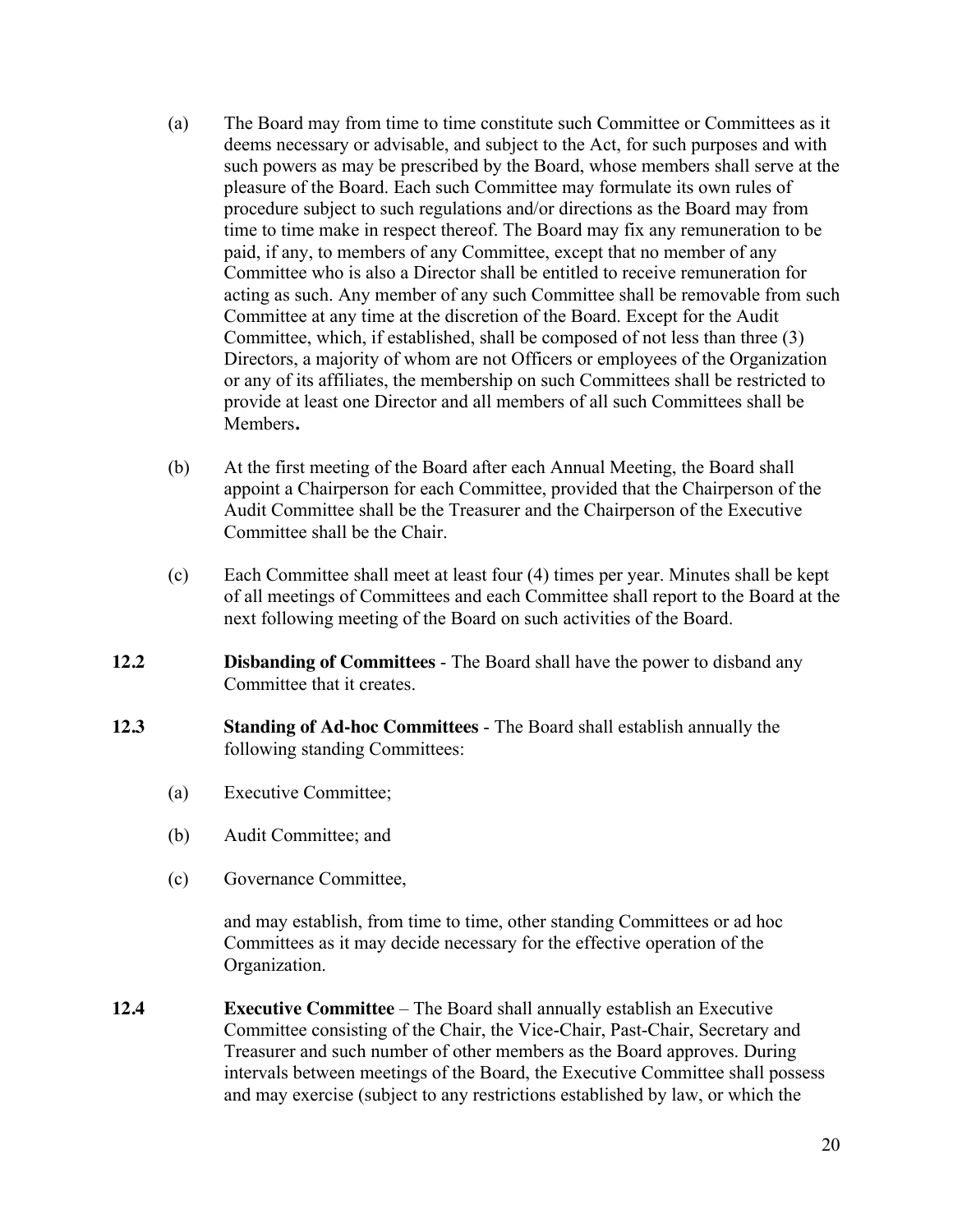Board may from time to time impose) all the powers of the Board in management and direction of the affairs of the business of the Organization save and except for acts as must by law be performed by the Board itself) in such manner as the Executive Committee shall decide as best for the interests of the Organization in all cases in which specific directors shall not have been given by the Board of Directors.

- **12.5 Audit Committee**  The Audit Committee shall review and approve financial statements and any notes thereon for circulation to the Members and report thereon to the Board; recommend to the Board the external auditors to be nominated for the purpose of preparing or issuing an auditor's report or performing other audit, review or attest services; oversee the work of the external auditor; recommend to the board compensation of the external auditor; and, to carry out such tasks and report on such financial, accounting, compliance and risk matters as are referred to it, from time to time, by the Board. The members of the Audit Committee shall have the right, for the purpose of performing their duties, of inspecting all books and records of the Organization and of discussing such accounts and records and any matters relating to the financial position of the Organization with the Public Accountant. A majority of the members of the Audit Committee must not be Officers or employees of the Organization or any of its affiliates.
- **12.6 Governance Committee** The Governance Committee shall be responsible for assessing candidates to serve as Directors, the orientation of new members of the Board, undertaking a regular review of the policies and procedures that govern the Organization, consultation with the Board and chairpersons of Committees with respect to the making of appointments to Committees and for replacing Board members and Committee members who are unable to complete their respective terms of office, and an annual review of the By-Laws.
- **12.7 Committee Procedures** The rules of procedure/terms of reference for each Committee shall be established by such Committee, subject to the approval of such rules of procedure by the Board. Where rules of procedure have not been established for a Committee, or the rules of procedure are not complete, the rules of procedure applicable to the Board shall apply to the Committee, with appropriate modifications, deletions or additions as the context or nature of the Committee may require.

## **ARTICLE 13 DISSOLUTION**

**13.1 Dissolution** - In the event of the dissolution or winding-up of the Corporation, all of its remaining assets, after payment of all of its liabilities, shall be distributed to one or more not-for-profit organizations or charities whose business is connected with or related to adoption and/or child welfare (and any such not-for-profit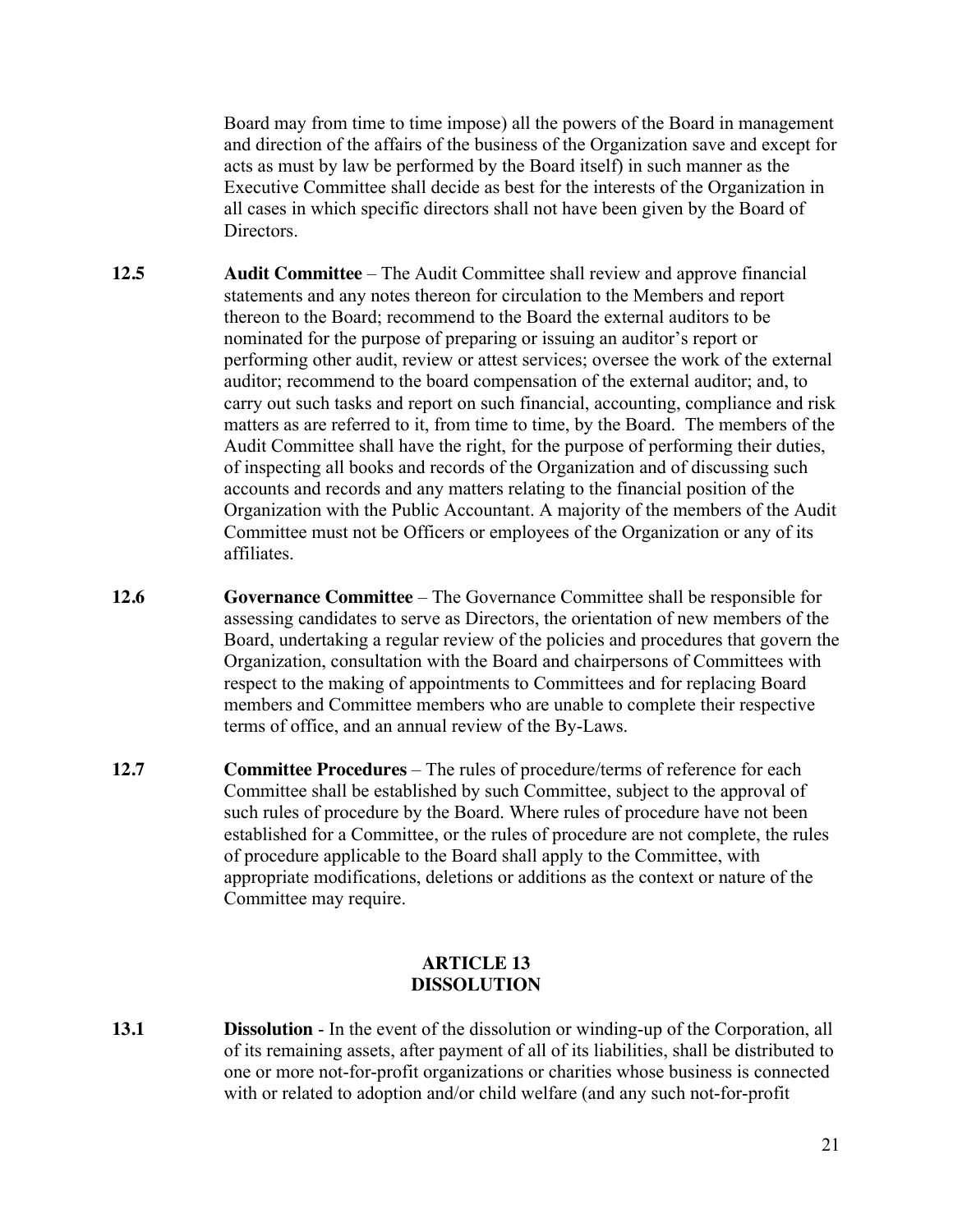organization or charity need not be a Member), including, without limitation, Adoption Council of Canada and North American Council of Adoptable Children, as determined by the Board.

#### **ARTICLE 14 POLICIES**

**14.1 Policy Resolutions** – No resolution dealing with a matter of policy shall, except with the unanimous consent of all Members present, by placed on the agenda of any Annual Meeting unless it has been first considered and recommended by the Executive Committee for discussion.

#### **ARTICLE 15 BY-LAWS**

- **15.1 Effective Date** Subject to matters requiring a Special Resolution, this By-Law shall be effective when made by the Board.
- **15.2 Amendment** Unless the Act, the Letters Patent or the By-Laws, otherwise provide, the Directors may, by resolution, make, amend or repeal any By-law of the Organization, which shall be effective when made by the Board. The Directors shall submit such By-law, amendment or repeal to the Members at the next Annual Meeting, and the Members may, by Ordinary Resolution, confirm, reject or amend the By-Law, amendment or repeal. The By-Law, amendment or repeal is effective from the date of the resolution of the Directors. If the By-Law, amendment or repeal is confirmed, or confirmed as amended, by the Members, it remains effective in the form in which it was confirmed and such form shall be submitted to the Director under the Act within twelve (12) months of such confirmation by the Members. The By-Law, amendment or repeal ceases to have effect if it is not submitted by the Directors to the Members or if it is rejected by the Members. If a By-Law, amendment or a repeal ceases to have effect, a subsequent resolution of the Directors that has substantially the same purpose or effect is not effective until it is confirmed, or confirmed as amended, by the Members.
- **15.3 Effect of Repeal of By-Laws –** The repeal of any By-law in whole or part shall not in any way affect the validity of any act done or right, privilege, obligation or liability acquired or incurred thereunder prior to such repeal.